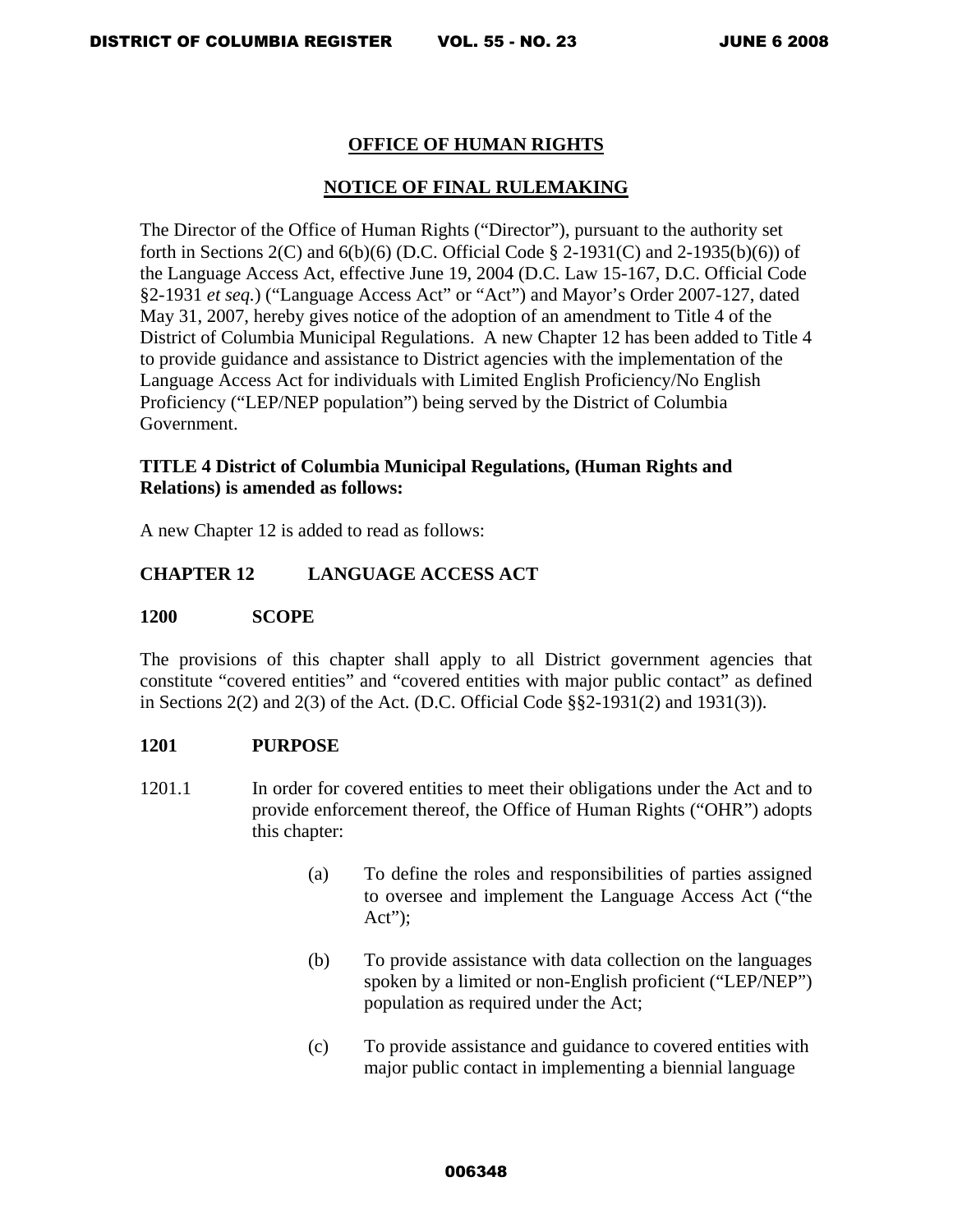access plan ("BLAP") and on reporting requirements for all covered entities; and

(d) To set forth guidelines for the investigation of complaints filed under the Act and its enforcement.

# **1202 ROLE OF THE OFFICE OF HUMAN RIGHTS (OHR)**

- 1202.1 The Office of Human Rights ("OHR") shall provide covered entities with oversight, central coordination, and technical assistance in their implementation of the provisions of the Act.
- 1202.2 OHR shall ensure that the delivery of services by covered entities meets acceptable standards of translation and interpretation by providing information to the Office of Contracts and Procurement (OCP) to assist in the development of a quality procurement process.
- 1202.3 OHR shall collect and publish statistical information regarding Language Access public complaints on an annual basis.

# **1203 ROLE OF THE DIRECTOR OF THE OFFICE OF HUMAN RIGHTS**

- 1203.1 The Director of the Office of Human Rights ("OHR Director") shall designate a Language Access Director to coordinate activities under the Act. The Language Access Director shall carry out all job functions under the direction and supervision of the OHR Director. The OHR Director may also designate additional staff to assist the Language Access Director with the implementation of the Act.
- 1203.2 The OHR Director shall report out annually to the Mayor, and the Office of the City Administrator ("OCA") on the deficiencies found, progress made, and overall compliance with the Act for each covered entity.

# **1204 ROLE OF THE LANGUAGE ACCESS DIRECTOR**

- 1204.1 The Language Access Director ("LA Director") shall monitor the performance and responsibilities of the Language Access Coordinators, as described in § 1207..
- 1204.2 The LA Director shall review and monitor each BLAP for compliance with the Act.
- 1204.3 If a BLAP should fail to comply with the Act, the LA Director shall assist the agency in revising the BLAP and shall set a deadline for resubmission of the revised BLAP.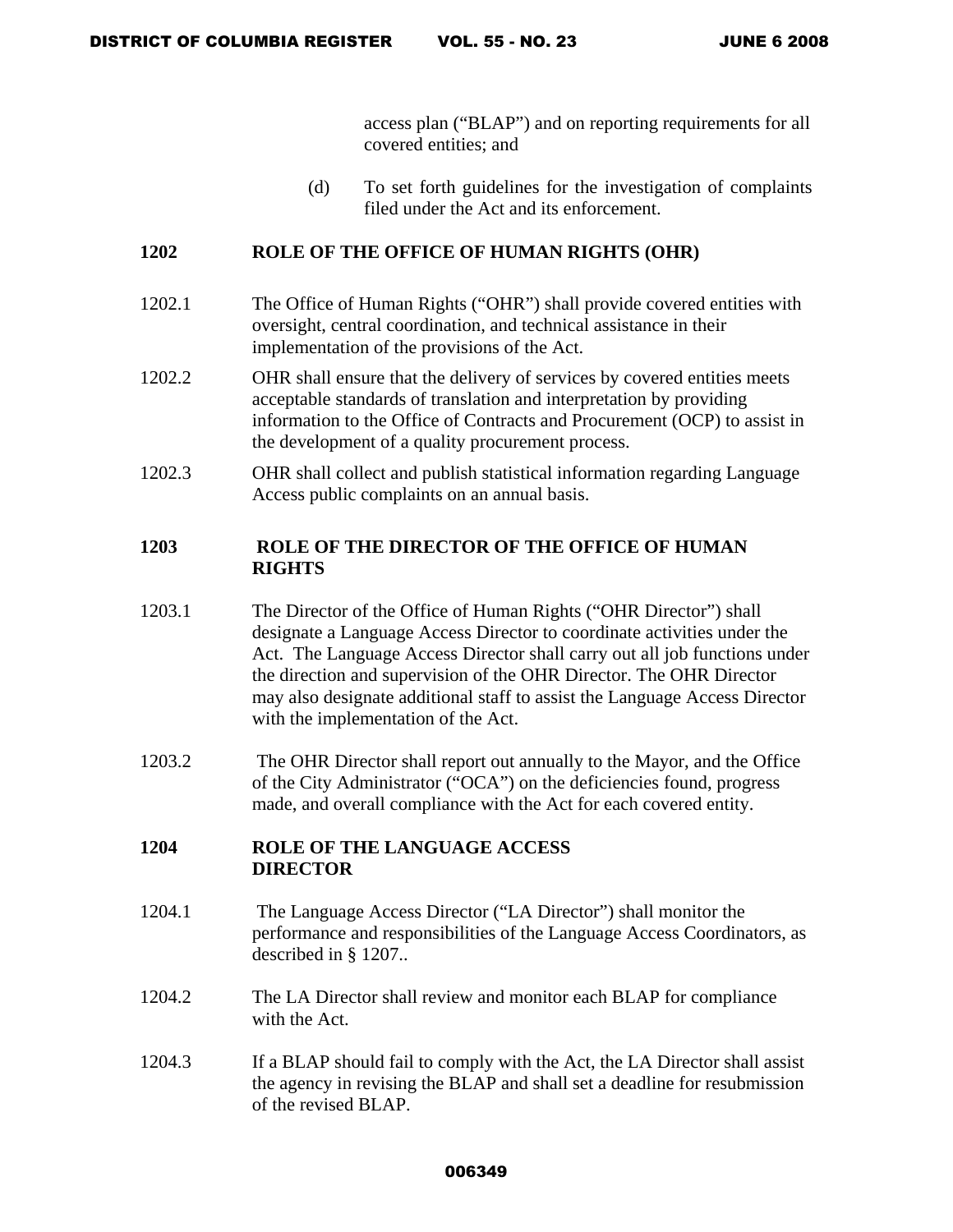| 1204.4  | The LA Director's responsibilities include reviewing covered entities'<br>implementation reports and providing an annual synopsis to the OHR<br>Director on the deficiencies found and progress made in implementing the<br>Act.                                                                                                                                                                          |
|---------|-----------------------------------------------------------------------------------------------------------------------------------------------------------------------------------------------------------------------------------------------------------------------------------------------------------------------------------------------------------------------------------------------------------|
| 1204.5  | The LA Director shall produce a final Annual Compliance Report at the<br>end of each fiscal year and provide copies to the OCA, Office of African<br>Affairs (OAA), Office of Asian and Pacific Islander Affairs (OAPIA),<br>Office of Latino Affairs (OLA), and the D.C. Language Access Coalition.<br>Annual reports shall also be made available to the public within thirty (30)<br>days of a request |
| 1204.6  | With regard to public complaints for alleged violations of the Act, the LA<br>Director shall oversee the Language Access complaint procedures for the<br>OHR.                                                                                                                                                                                                                                             |
| 1204.7  | The LA Director shall conduct education and outreach to covered entities<br>and community providers on their requirements under the Act.                                                                                                                                                                                                                                                                  |
| 1204.8  | The LA Director shall consult with the D.C. Language Access Coalition,<br>the Mayor's Office on OAA, OAPIA, and OLA regarding the<br>implementation of the Language Access Act.                                                                                                                                                                                                                           |
| 1204.9  | The LA Director shall advise the District's Department of Human<br>Resources ("DCHR") and the personnel authorities of covered entities<br>who have independent hiring authority on issues related to the recruitment<br>and hiring of bilingual public contact personnel.                                                                                                                                |
| 1204.10 | The LA Director shall serve as the Language Access Coordinator for OHR<br>and shall fulfill the responsibilities listed in $\S$ 1207 for that agency.                                                                                                                                                                                                                                                     |
| 1205    | <b>ROLES OF COVERED ENTITIES</b>                                                                                                                                                                                                                                                                                                                                                                          |
| 1205.1  | Pursuant to Section $2(2)$ of the Act, covered entities are any District<br>government agency, department, or program that furnishes information or<br>renders services, programs, or activities directly to the public or contracts<br>with other entities, either directly or indirectly, to conduct programs,<br>services or activities to the public.                                                 |
| 1205.2  | The covered entity shall ensure that contractors hired to carry out<br>services, programs or activities directly to the public are required to                                                                                                                                                                                                                                                            |

comply with the same requirements of covered entities.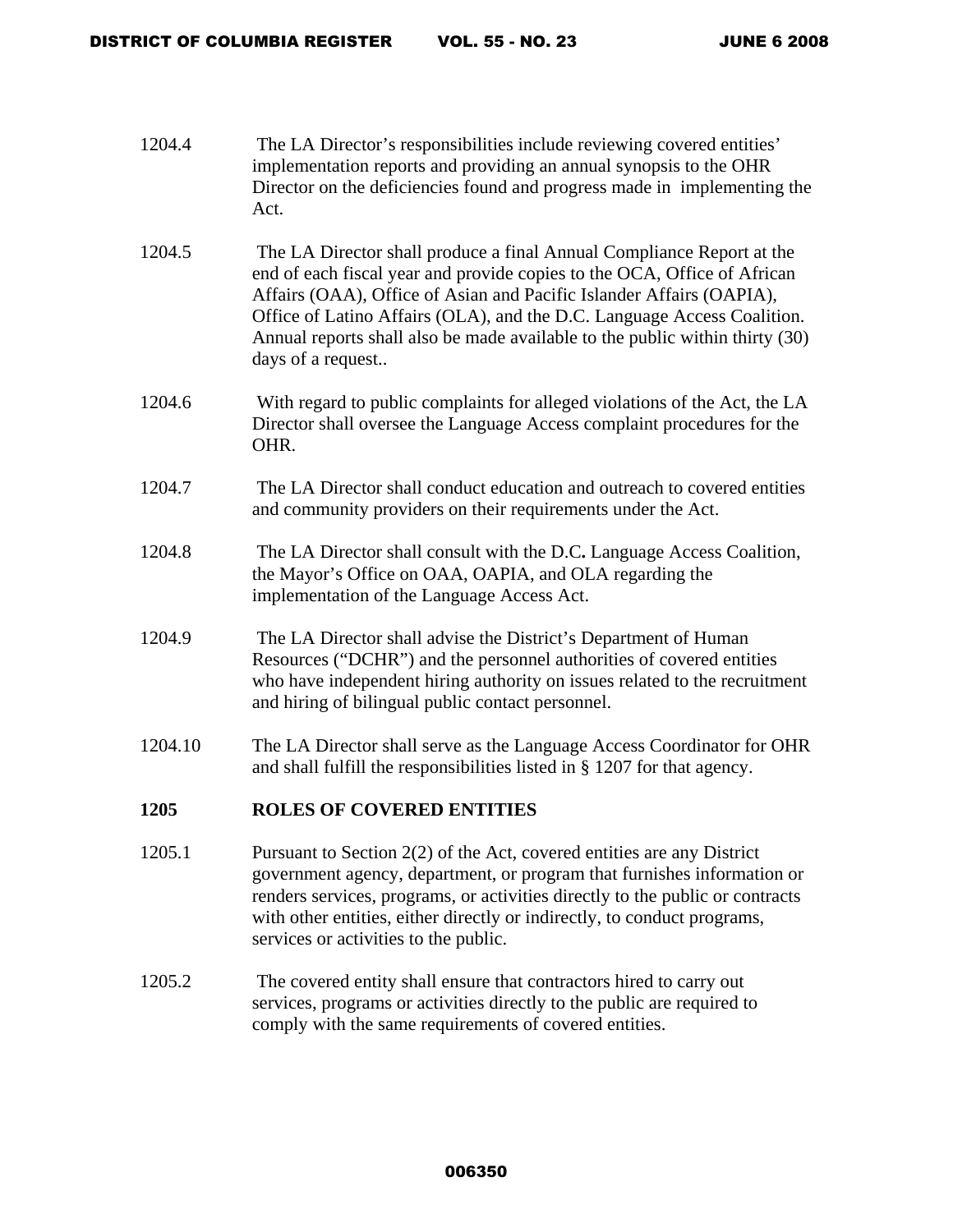- 1205.3 The covered entity shall ensure that any grantee that provides services under a covered entity' mandate complies with the requirements of the Act.
- 1205.4 The covered entity shall require that contractors and grantees, as described in 1205.2 and 1205.3, certify that the same compliance requirements will be satisfied by their subcontractors and sub-grantees.
- 1205.5 Covered entities are distinguished from covered entities with major public contact, as described in § 1206.
- 1205.6 The covered entity shall annually collect data about the languages spoken and the number of LEP/NEP customers speaking a given language in the population served by updating its databases and tracking applications to contain fields that will capture this information.
- 1205.7 The covered entity shall determine its target language requirements for its LEP/NEP customers to access or participate in the services, programs, or activities they offer, based on the following factors and as determined by § 1205.6 and Section  $3(c)(1)$  of the Act:
	- (a) The number or proportion of LEP/NEP persons of the population served or encountered by the covered entity;
	- (b) The frequency with which LEP/NEP individuals come into contact with the covered entity;
	- (c) The importance of the service provided by the covered entity; and
	- (d) The resources available to the covered entity.
- 1205.8 To the extent that a covered entity requires additional personnel to meet the target language requirements of the entity's LEP/NEP constituency, it shall, in consultation with its personnel authority, give preference to hiring qualified bilingual personnel into existing budgeted vacant public contact positions.
- 1205.9 The covered entity shall maintain a current account with a professional and qualified multilingual telephonic interpretation service that provides immediate oral language services to LEP/NEP customers and District staff in a variety of languages.
- 1205.10 The covered entity shall ensure that the telephone interpretation service assists in providing access to customers who are both within and outside of LEP/NEP target languages as determined under § 1205.7.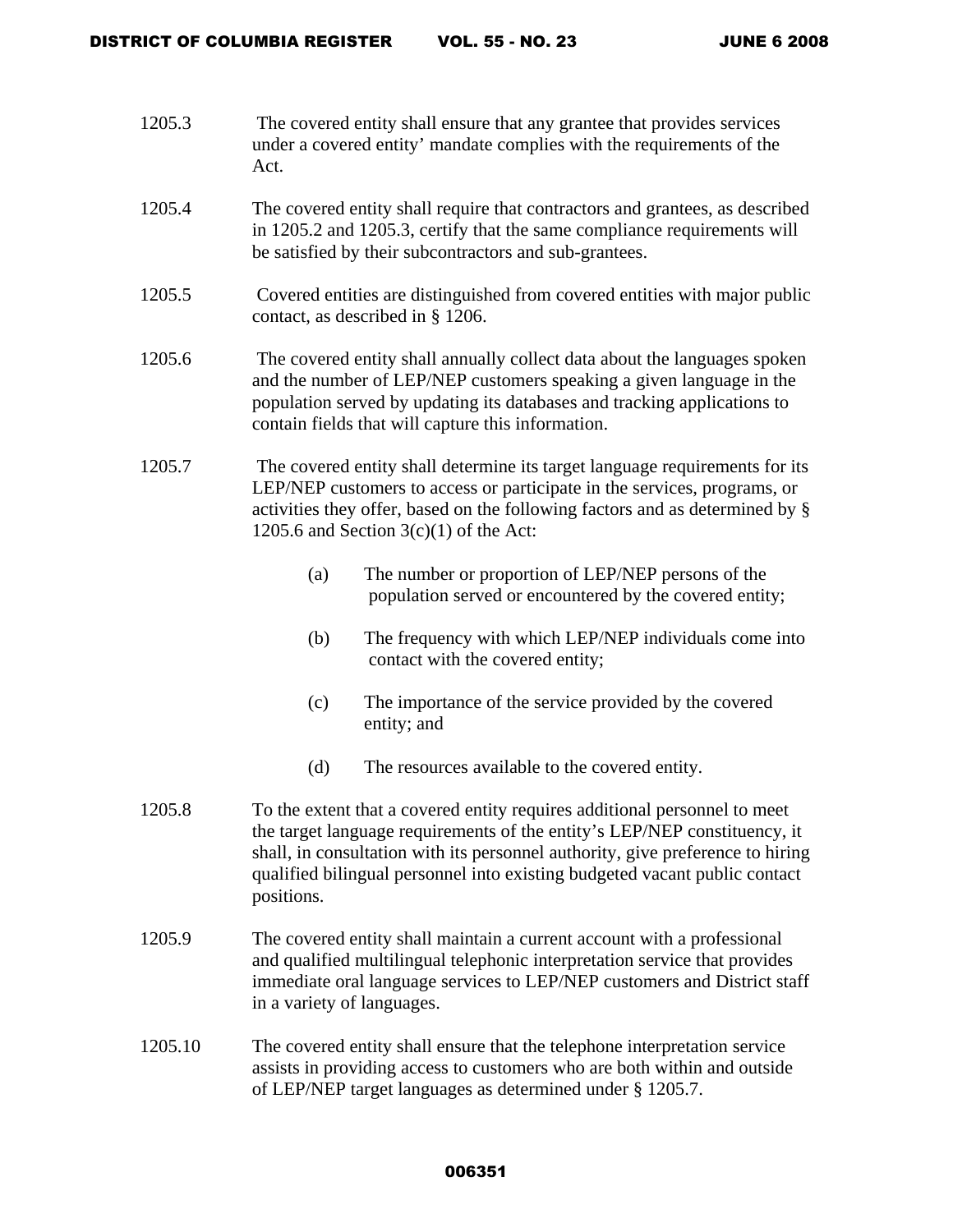- 1205.11 The covered entity shall train all staff members in public contact positions on the usage of professional and qualified multilingual telephonic interpretation services and how to appropriately direct LEP/NEP customers to such services.
- 1205.12 Appropriate signs/posters communicating the availability of language accessible services shall be placed at all conspicuous points of entry and other public locations at the covered entity. The signs or posters shall be in the language(s) that constitutes 3% or 500 individuals, whichever is less, of the population served or encountered by the covered entity.
- 1205.13 When the services described in § 1205.9 are not reasonably sufficient to allow access to the services provided by the covered entity, the entity shall provide qualified and experienced in-person interpretation services to LEP/NEP customers in the entity's target languages, as determined under §1205.7.
- 1205.14 The covered entity shall provide oral language services to LEP/NEP customers who seek to access or participate in public meetings and administrative hearings conducted by the covered entity, provided that the request is received by the covered entity within five (5) business days of the meeting or hearing.
- 1205.15 Requests for oral language services in advance of public meetings or hearings shall be made directly to the entity's Language Access Coordinator, as described in § 1207, in person, via phone, or by electronic mail.
- 1205.16 The covered entity shall provide written translation of vital documents into any non-English language spoken by a LEP/NEP population that constitutes 3% or 500 individuals, whichever is less, of the population served or encountered by the covered entity.
- 1205.17 The covered entity shall ensure that all vital documents that are translated into any non-English language spoken by a LEP/NEP population are widely distributed within the agency, accessible at points of entry, and available online.
- 1205.18 The covered entity must also obtain written acknowledgment from each LEP/NEP customer who waives his/her rights to interpretation or translation services prior to the individual accessing the entity's services.

# **1206 ROLES OF COVERED ENTITIES WITH MAJOR PUBLIC CONTACT**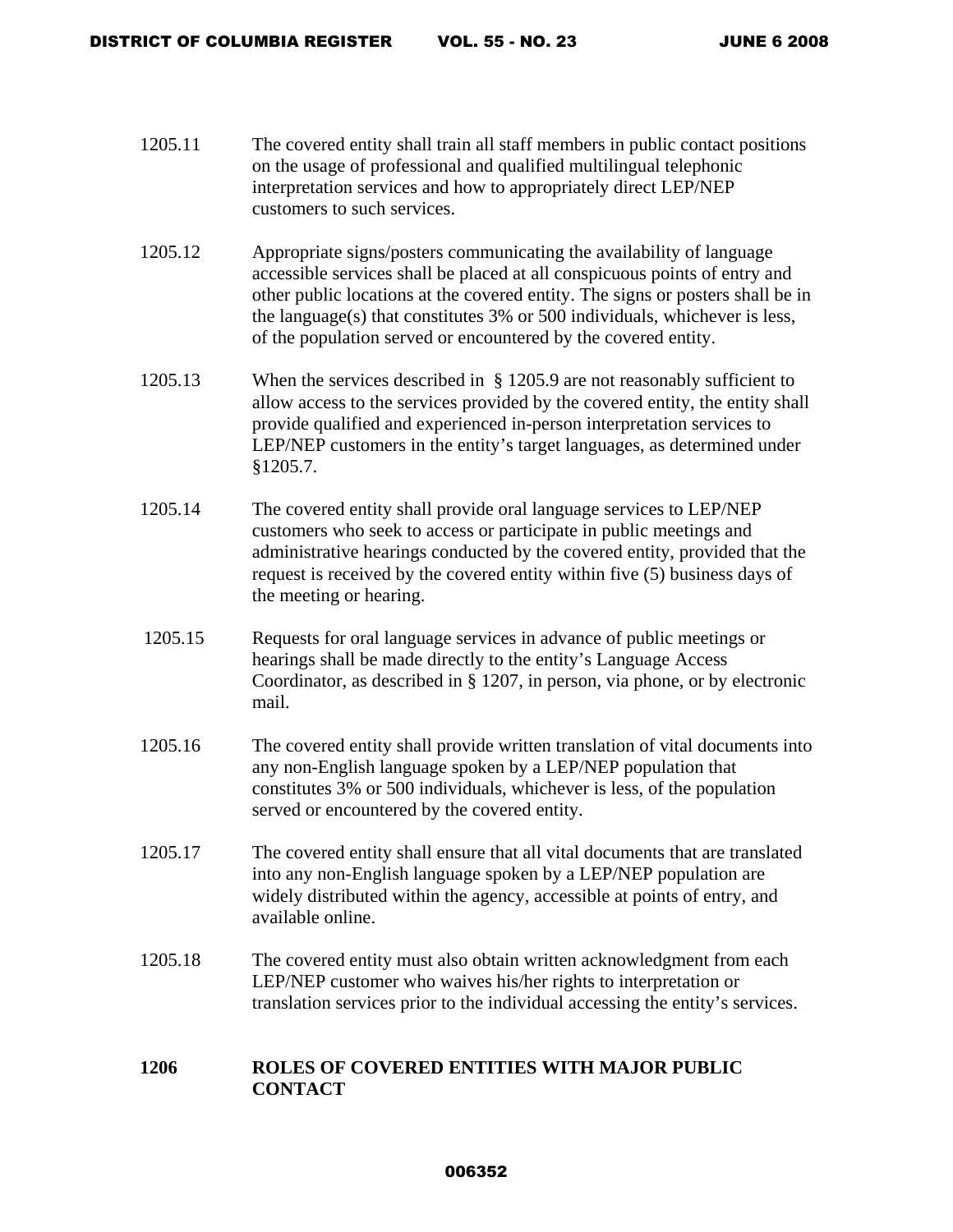- 1206.1 Covered entities with major public contact are covered entities whose primary responsibility consists of meeting, contracting, and dealing with the public. "Dealing" with the public refers to providing direct services to and interacting with the public.
- 1206.2 Covered entities with major public contact are:
	- (a) Agencies listed in section  $(2)(3)(B)$  of the Act, which are as follows:

Alcoholic Beverage Regulation Administration; Department of Health; Department of Mental Health; Department of Human Services; Department of Employment Services; Fire and Emergency Medical Services; District of Columbia Housing Authority; District of Columbia general ambulatory and emergency care centers; Homeland Security and Emergency Management Agency; Metropolitan Police Department; District of Columbia Public Schools; Department of Motor Vehicles; Department of Housing and Community Development; Department of Public Works; Department of Corrections; Office on Aging; District of Columbia Public Library; Department of Parks and Recreation; Department of Consumer and Regulatory Affairs; Child and Family Services Agency; Office of Human Rights; Department of Human Resources; Office of Planning; Office of Contracting and Procurement; Office of Tax and Revenue; and Office of the People's Counsel.

(b) Agencies designated by the LA Director under the direction of the OHR Director, which are as follows:

Department of Disability Services; Department of Youth Rehabilitation Services; Department of Transportation; Office of Unified Communications;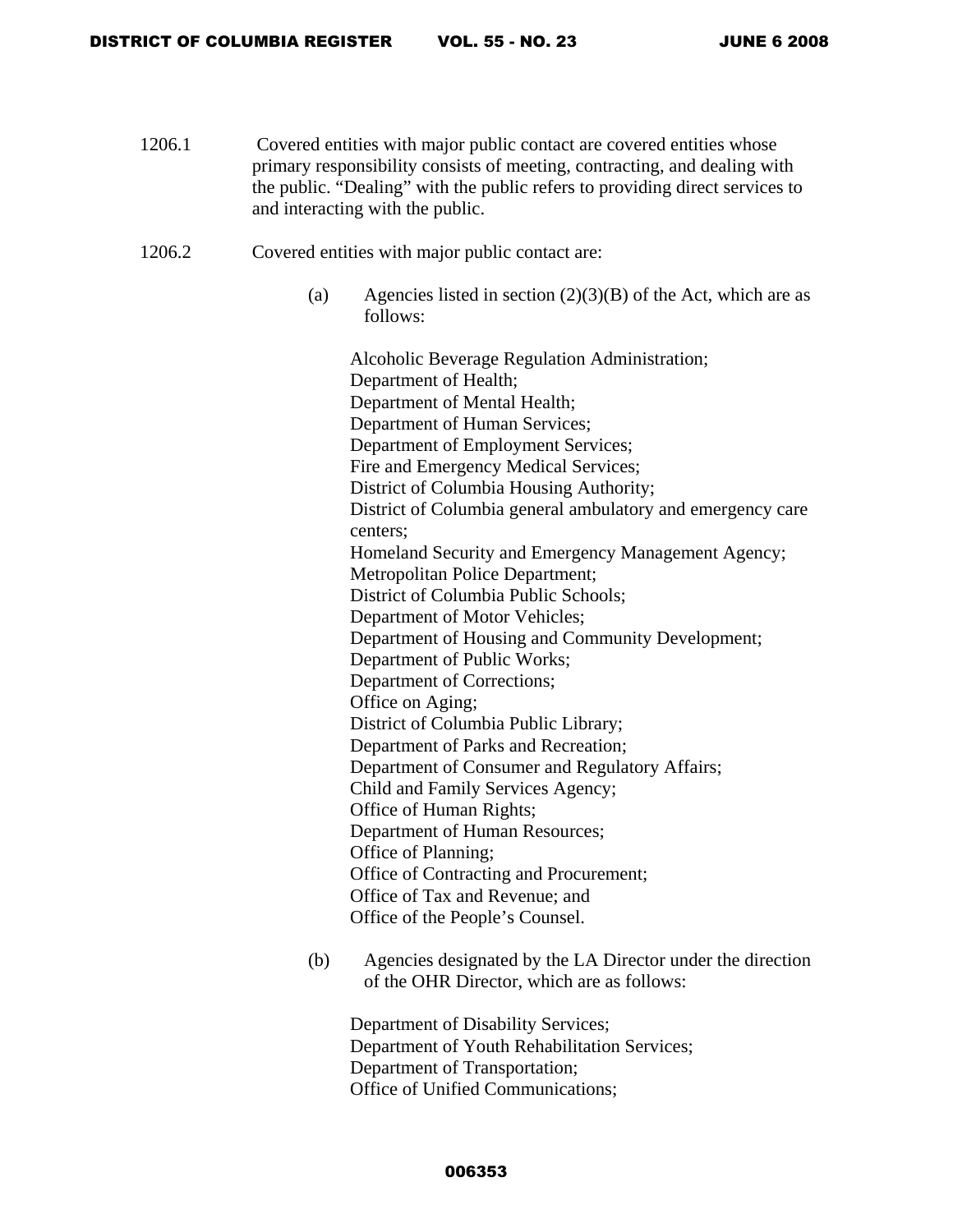Department of the Environment; Office of the State Superintendent for Education; Department of Small and Local Business Development; Office of Zoning; Office of Tenant Advocacy; and District of Columbia Lottery and Charitable Games Control Board.

- 1206.3 Covered entities with major public contact must meet all of the responsibilities for covered entities under the Act and these regulations, and in addition shall:
	- (a) Establish and implement a complete BLAP that is approved by the LA Director and published in the D.C. Register every two years;
	- (b) Designate a Language Access Coordinator; and
	- (c) Conduct one (1) public meeting per fiscal year with reasonable advance notice to the public.
- 1206.4 Covered entities with major public contact shall develop a plan to conduct outreach to LEP/NEP communities about their BLAP and the benefits and services to be offered under the plan. Outreach activities may include, but are not limited to, the following:
	- (a) Conducting public meetings;
	- (b) Organizing events in LEP/NEP communities (including fairs, community meetings, forums, educational workshops);
	- (c) Deploying entities' mobile unit/truck/van to visit specific community centers, community based organizations or schools;
	- (d) Disseminating information through LEP media outlets (including local TV, newspapers, and radio);
	- (e) Deploying outreach personnel to visit and/or perform regular "walk throughs" within the various LEP/NEP communities;
	- (f) Partnering with community based organizations for the implementation of projects and/or delivery of services;
	- (g) Distributing flyers, brochures, and other printed material in diverse languages and at diverse locations;
	- (h) Disseminating information through entities' websites;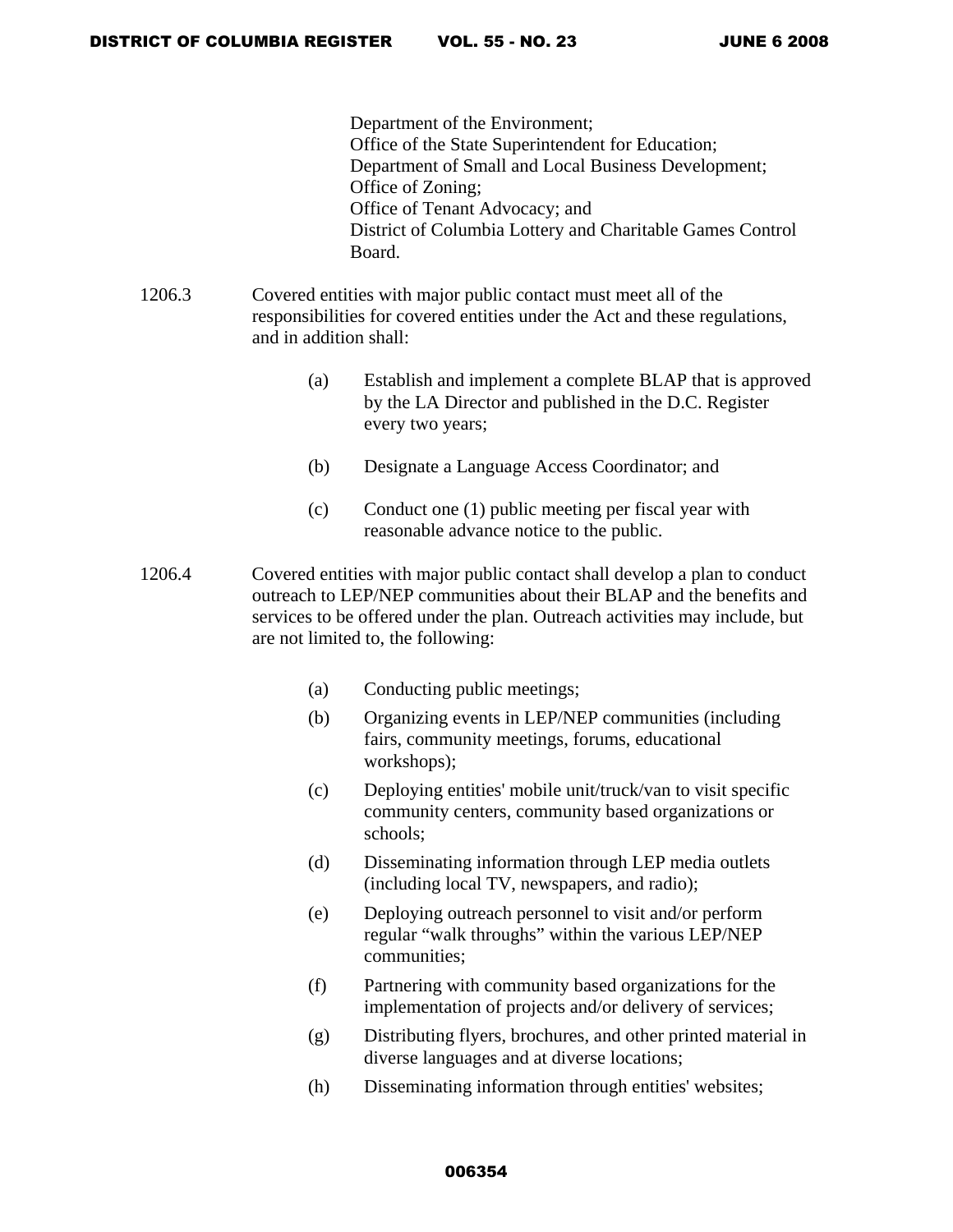- (i) Issuing press releases in diverse languages and directing those press releases to media outlets serving the LEP/NEP community;
- (j) Implementing a topic-specific campaign to raise awareness of a particular service or project in an LEP/NEP community;
- (k) Sponsoring educational, informational, cultural and/or social events in LEP/NEP communities;
- (l) Participating in LEP/NEP community events and/or meetings;
- (m) Inviting LEP/NEP community members to visit agency service site(s) and government facilities;
- (n) Cosponsoring community events with LEP/NEP community based organizations;
- (o) Participating in and/or cosponsoring events that target the District's LEP/NEP communities with other District government agencies;
- (p) Organizing regular needs assessment meetings with LEP/NEP community based organizations.

# **1207 ROLE OF THE LANGUAGE ACCESS COORDINATORS**

- 1207.1 Language Access Coordinators ("LAC") shall report directly to their agency director, and consult with the agency director on budgeting issues for the delivery of language access services as required by the Act.
- 1207.2 The LAC must also establish and implement the agency's BLAP pursuant to § 1213.
- 1207.3 The LAC shall coordinate and assist in implementing all of the requirements for covered entities with major public contact under the Act and these regulations.
- 1207.4 On a quarterly basis, the LAC shall submit a report to the LA Director regarding the agency's implementation of its BLAP.
- 1207.5 The LACs shall receive reports of alleged violations of the Language Access Act from individuals, consultative agencies or other organizations, and shall report them to the LA Director as they are received.

## **1208 ROLE OF AGENCY DIRECTORS**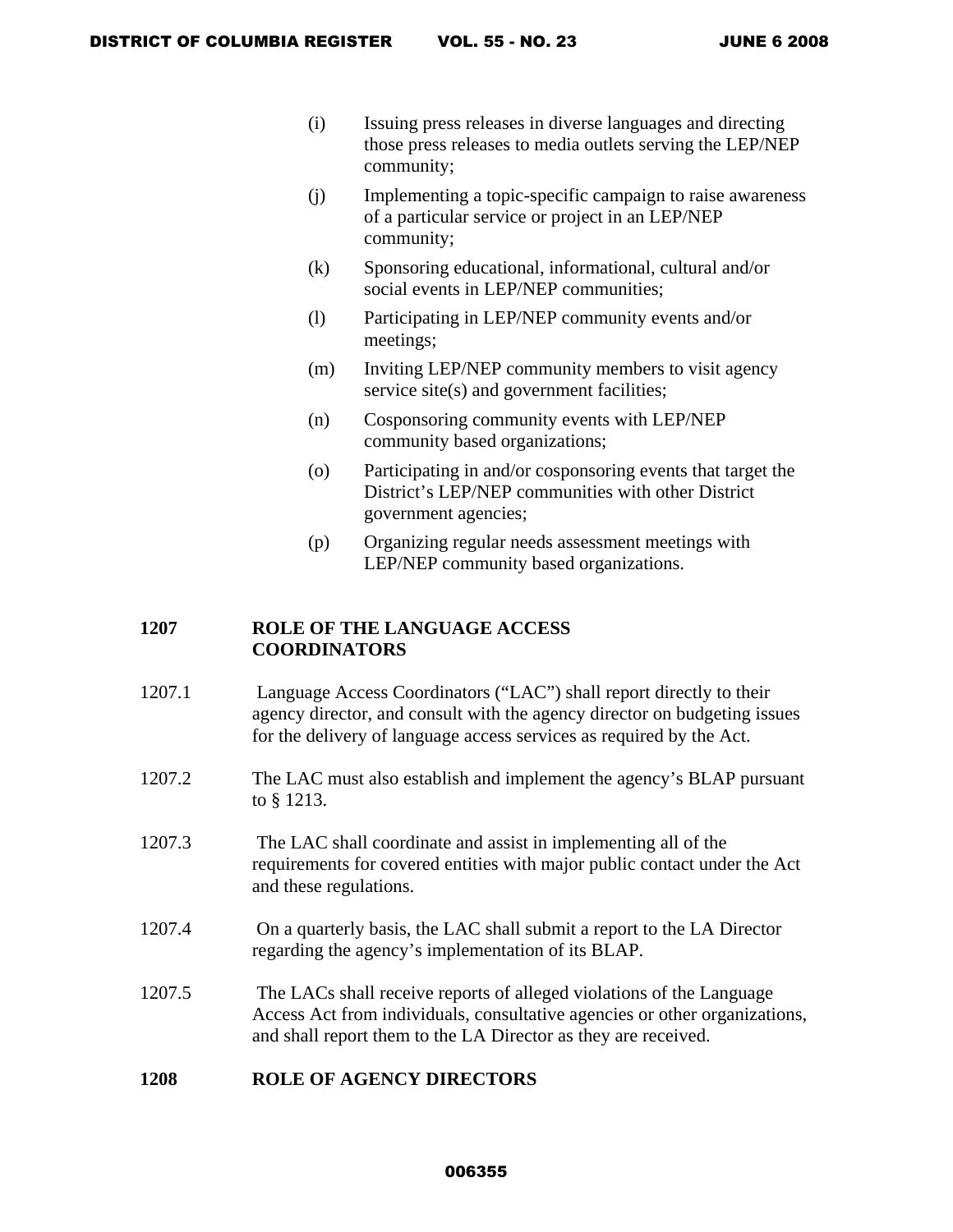DISTRICT OF COLUMBIA REGISTER VOL. 55 - NO. 23 JUNE 6 2008

- 1208.1 The Directors must meet all language access measures that are outlined in his/her individual performance contracts and scorecard goals developed by the OHR, through the OCA.
- 1208.2 The Directors shall ascertain that all applicable agency contracts and grants fully comply with all provisions of the Act.
- 1208.3 In the case of covered entities with major public contact, the Directors shall designate a LAC and review and evaluate the role and performance of the LAC on an annual basis.

## **1209 ROLE OF LANGUAGE ACCESS COALITION**

- 1209.1 The D.C. Language Access Coalition ("LA Coalition") shall serve in an external non-governmental role consulting on the implementation of the Act. The LA Coalition shall have no authority to make final decisions. In addition, the LA Coalition shall have no obligation to fulfill governmental obligations for providing language access to LEP/NEP individuals, unless its members are contractually or by means of a grant required to do so through the District government.
- 1209.2 The LA Director shall consult with the LA Coalition on the following:
	- (a) Data Collection;
	- (b) Development and modification of BLAPs;
	- (c) Identification of additional covered entities to be named under the Act as "covered entities with major public contact;" and
	- (d) Overall implementation of the Language Access Act.
- 1209.3 Consultation pursuant to § 1209.2 requires that the LA Director notify the Coalition of activities that would significantly impact the implementation of the Act with sufficient notice so as to allow the Coalition to provide meaningful input, and give reasonable consideration to the Coalition's input, which may, where appropriate, lead to changes or modifications in decisions.

# **1210 ROLES OF MAYOR'S OFFICE ON AFRICAN AFFAIRS, THE MAYOR'S OFFICE ON ASIAN AND PACIFIC ISLANDER AFFAIRS, AND THE MAYOR'S OFFICE ON LATINO AFFAIRS (CONSULTATIVE AGENCIES)**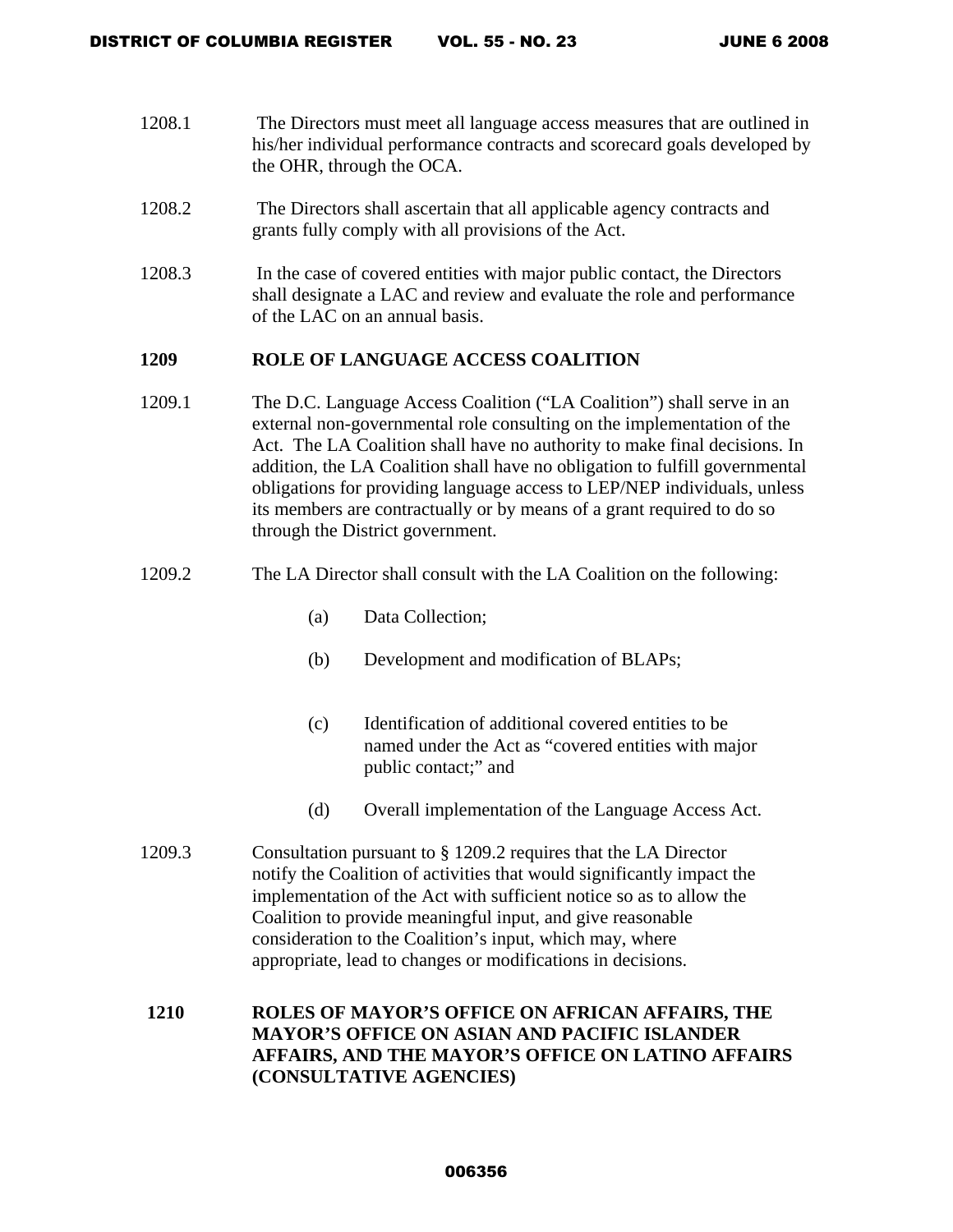| 1210.1 | OAA, OAPIA, and OLA (collectively referred to as "consultative<br>agencies") shall serve as consultative bodies to the LA Director and<br>theOHR Director to develop and update covered entities' BLAPs, and<br>assist in the implementation of the Act.                                                                                                              |
|--------|-----------------------------------------------------------------------------------------------------------------------------------------------------------------------------------------------------------------------------------------------------------------------------------------------------------------------------------------------------------------------|
| 1210.2 | The consultative agencies shall furnish demographic data on their<br>respective communities to covered entities.                                                                                                                                                                                                                                                      |
| 1210.3 | The consultative agencies shall also provide outreach to LEP/NEP<br>communities in the District on the Act and assist the LACs to develop and<br>implement outreach efforts                                                                                                                                                                                           |
| 1210.4 | The consultative agencies shall assist OHR in the development of quality<br>control instruments for their respective languages.                                                                                                                                                                                                                                       |
| 1210.5 | The consultative agencies shall provide technical assistance to the District<br>of Columbia Department of Human Resources ("DCHR") and the<br>personnel authorities of covered entities who have independent hiring<br>authority (collectively personnel authority") regarding issues related to the<br>recruitment and hiring of bilingual public contact personnel. |
| 1210.6 | The consultative agencies shall assist their constituents with language<br>access concerns by first referring the concern to the LAC of the entity in<br>question. If the concern is not addressed by the entity, the consultative<br>agency shall refer the allegation to the attention of the LA Director.                                                          |
| 1211   | ROLE OF PERSONNEL AUTHORITIES FOR COVERED<br><b>ENTITIES</b>                                                                                                                                                                                                                                                                                                          |
| 1211.1 | The personnel authority for each covered entity shall provide central<br>coordination and technical assistance to the entity in its implementation<br>of the provisions of the Act and shall report accordingly to the LA<br>Director, OHR and OCA.                                                                                                                   |

- 1211.2 The personnel authority shall develop strategies for recruiting and maintaining bilingual personnel, including assessing the non-English language abilities of all future and current District personnel who selfidentify as bilingual, and who apply for or currently fill a "bilingual" or "bilingual preferred" position.
- 1211.3 Pursuant to § 1205.8, the personnel authority shall assess the covered entity's budgeted vacant public contact positions and classify identified positions as "bilingual" or "bilingual preferred" to satisfy the requirement.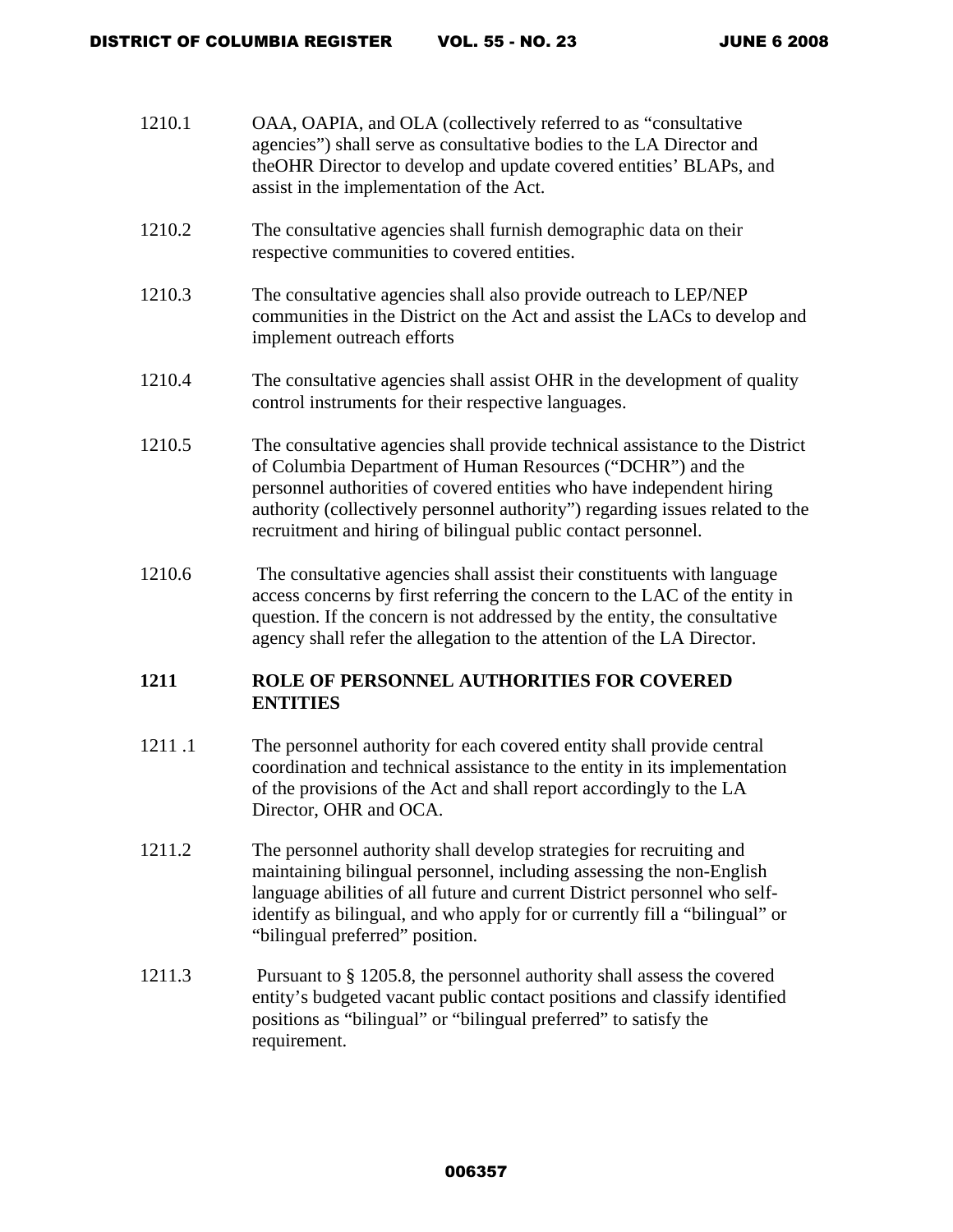1211.5 In consultation with the LA Director and consultative agencies, the personnel authority shall create a linguistic and cultural competency training curriculum that will be made available through DCHR.

# **1212 BASELINE ASSESSMENTS**

- 1212.1 Each covered entity with major public contact shall complete baseline assessments at the beginning of their implementation phase to provide data for comparison or as a control prior to creating and implementing its first BLAP.
- 1212.2 Upon the completion of the two-year plan cycle, each covered entity with major public contact shall update the information in the assessments with current information, which shall be included in the entity's BLAP.
- 1212.3 The LAC for each covered entity with major public contact shall facilitate the work required for completing the baseline assessments within the agency, as well as complete and submit the assessments to the LA Director as required in § 1212.1.
- 1212.4 The LA Director shall meet with each LAC and respective agency director to review agency responses to the baseline assessments.

# **1213 BIENNIAL LANGUAGE ACCESS PLAN**

- 1213.1 A covered entity with major public contact shall establish a biennial language access plan ("BLAP") by regulation. Each BLAP shall be established in consultation with:
	- (a) The Language Access Director;
	- (b) The D.C. Language Access Coalition;
	- (c) The entity's Language Access Coordinator;
	- (d) The entity's Director; and
	- (e) Consultative agencies.
- 1213.2 Each BLAP shall be updated every two (2) fiscal years and shall set forth, at a minimum, the following:
	- (a) The types of oral language services that the entity will provide and how the determination was reached;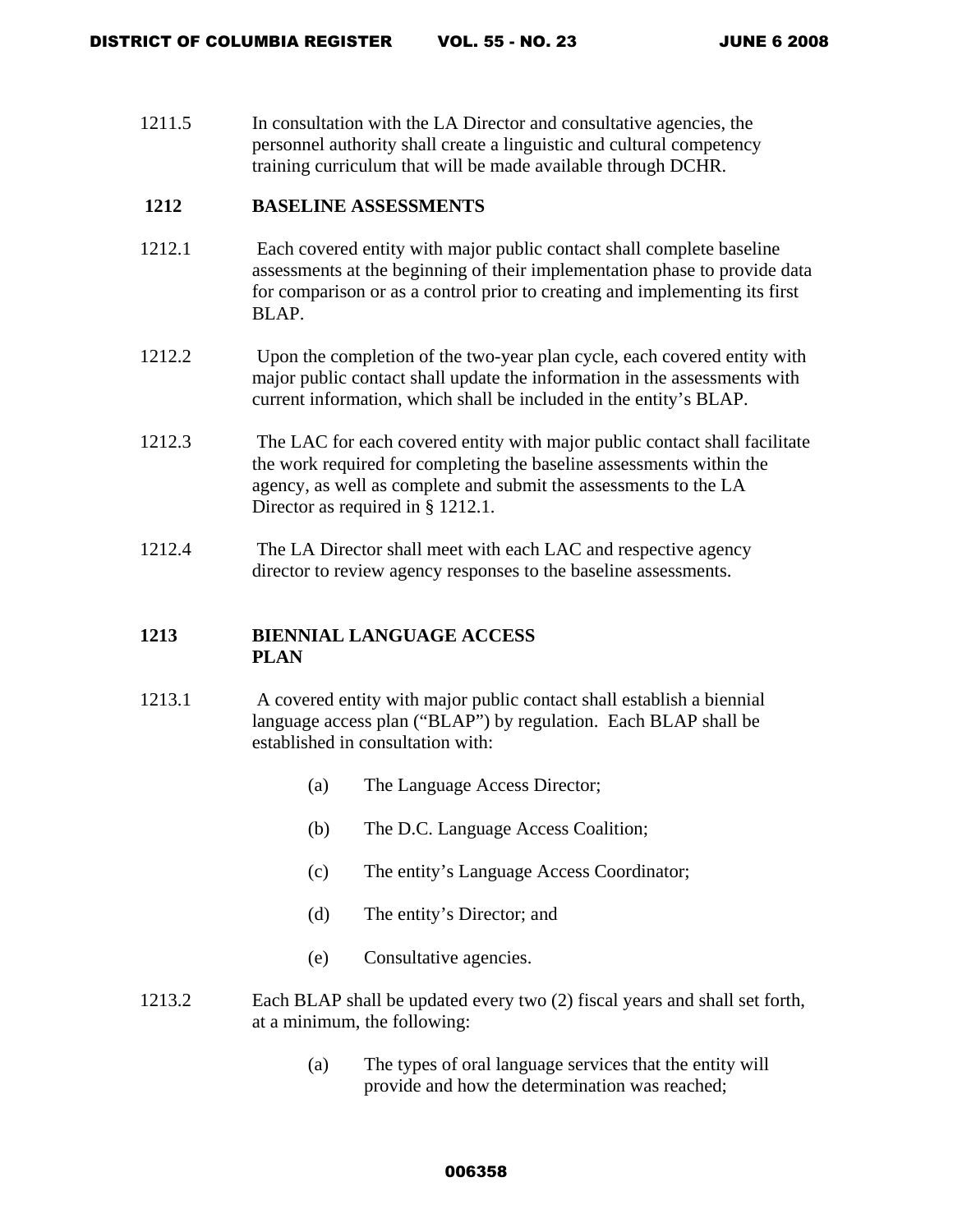- (b) The titles and types of each translated document that the entity will provide and how the determination was reached;
- (c) The total number of public contact positions in the entity and the number of bilingual employees in public contact positions, including languages spoken;
- (d) The number, position, and location of bilingual employees the entity plans to hire in public contact positions;
- (e) An evaluation and assessment of the adequacy of services to be provided, including mechanisms used to assess adequacy;
- (f) A description of the budgetary sources specifying the various resources and expenditures upon which the covered entity intends to implement its BLAP;
- (g) A plan to conduct outreach to the District's LEP/NEP communities served or likely to be served by the covered entity; and
- (h) A plan to conduct cultural and linguistic competency trainings within the designated BLAP period to the entity's staff who fill public contact positions.
- 1213.3 The LA Director shall meet with each LAC and respective agency director to review agency plans prior to approval of the BLAP.
- 1213.4 BLAPs shall be completed by the covered entity with major public contact and approved by the LA Director upon completion of the baseline assessments.
- 1213.5 BLAPs shall be completed by the covered entity with major public contact, within a reasonable deadline established and approved by the LA Director. Failure to submit BLAPs in a timely manner shall be reported to the Director of OHR and shall be included in the Director's annual report to the OCA. Failure to fulfill the criteria set forth by 1213.2 may also be reported to the Director OHR.

## **1214 QUARTERLY REPORTS**

1214.1 Each covered entity with major public contact shall submit to the LA Director a quarterly report on the entity's BLAP at the end of each official quarter of the fiscal year or as otherwise required by the LA Director.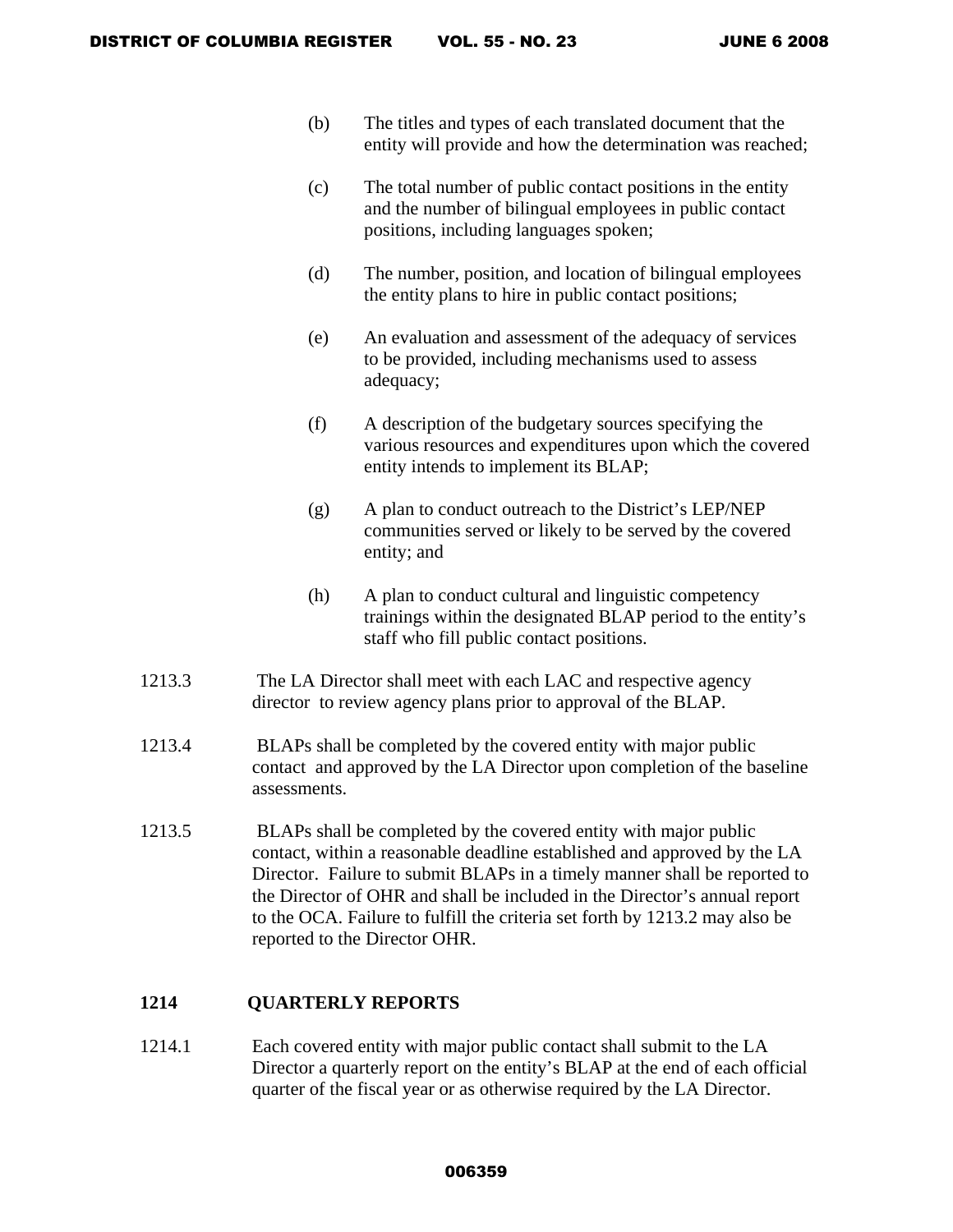- 1214.2 Quarterly reports shall provide the status of all tasks required of the entity in accordance with the entity's BLAP and requirements of the Act.
- 1214.3 Quarterly reports submitted in the last quarter of a fiscal year shall contain:
	- (a) Information on progress made during the quarter;
	- (b) A summation of all activity performed within the fiscal year; including a self-assessment of what objectives were unmet with explanation; and
	- (c) The number of language access complaints received during the quarter being reported out on and the steps taken to resolve those complaints.
- 1214.4 Failure to submit quarterly reports in a timely manner shall be reported to the Director of OHR, and such failure shall be included in the Director' annual compliance report to the OCA.

# **1215 ANNUAL REPORT**

- 1215.1 Each covered entity with major public contact shall furnish a narrative report on progress made in the implementation of the Act at the end of each fiscal year to the LA Director. The report shall be included on a form designated by the LA Director and shall contain summary data on the following:
	- (a) Total number of LEP/NEP individuals served or encountered from the total population served by the entity within the fiscal year (delineated by language);
	- (b) A list of translated vital documents;
	- (c) Oral language services offered through the entity's services and programs;
	- (d) The names of all organizations to which the entity provides grants or contracts to provide services to its LEP/NEP customers.
	- (h) An itemized budget allocated for Language Access purposes;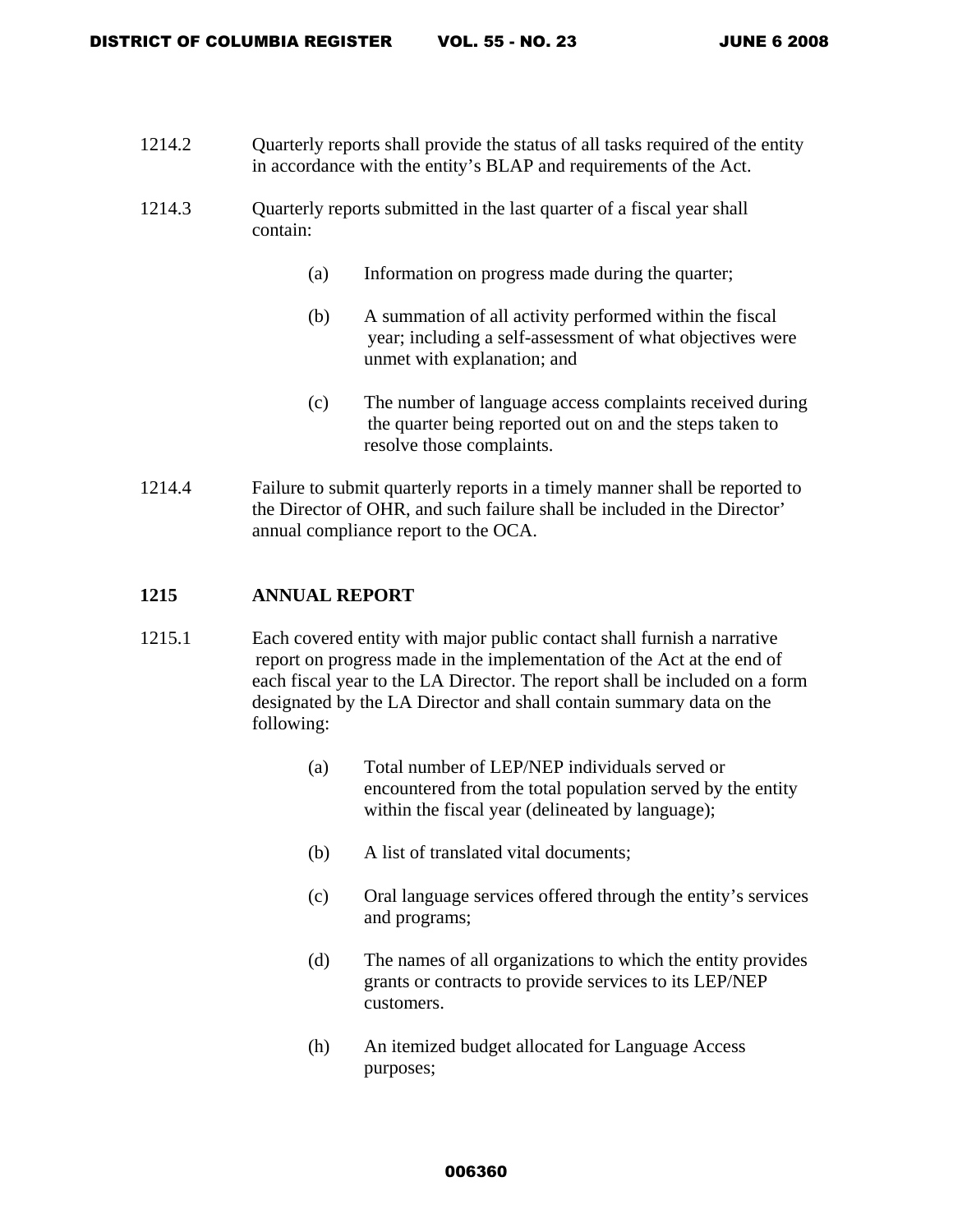- (i) A comprehensive list of the entity's bilingual staff employed in public contact positions;
- (j) The list of contractors and grantees, as described in §§1205.3 and 1205.4, and the status of their compliance with the Act; and
- (k) The number of language access complaints received during the course of the fiscal year, and the steps taken to resolve those complaints.
- 1215.2 Annual reports shall be submitted to the LA Director by a deadline designated by the LA Director. Failure to fulfill the criteria set in section 1214.1 may also be reported to the Director OHR.
- 1215. 3 The LA Director shall provide copies of the annual report to the OCA, the LA Coalition, OAA, OAPIA, and OLA.
- 1215.4 Annual reports shall be made available to the public within thirty (30) days of a request.

# **1216 PUBLIC COMPLAINTS OF NONCOMPLIANCE WITH THE LANGUAGE ACCESS ACT**

- 1216.1 OHR shall accept information concerning alleged violations of the Act through the filing of a public complaint.
- 1216.2 By filing a public complaint, any person or organization may request an inquiry into individual or systemic noncompliance with the Act.
- 1216.3 The LA Director, under the direction and supervision of the OHR Director, shall coordinate the investigation and resolution of public complaints filed under this section.
- 1216.4 The filing of a public complaint does not supersede or preclude the filing of a complaint by any person or organization alleging intentional illegal discrimination under the D.C. Human Rights Act of 1977, as amended, effective December 13, 1977, D.C. Law 2-38, D.C. Official Code § 2- 1401.01 *et seq.* Discrimination complaints shall be filed in accordance with the procedures in Chapter 7 of Title 4 of the District of Columbia Municipal Regulations.

# **1217 FILING OF PUBLIC COMPLAINTS**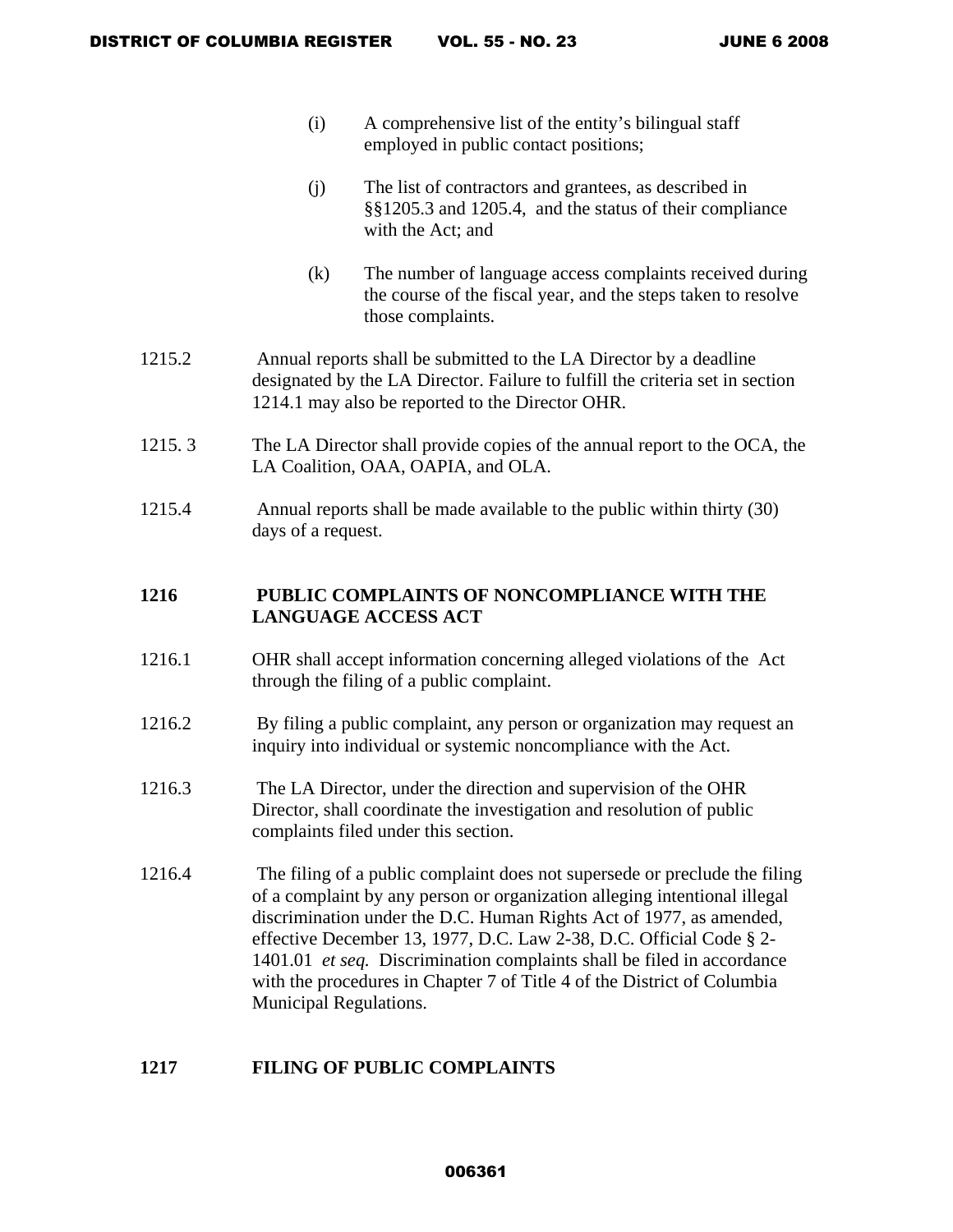- 1217.1 The procedures in this section apply to the filing of a public complaint as described in § 1216.
- 1217.2 Any person or organization may file with OHR a complaint of violation of the provisions of the Language Access Act. If a complainant lacks capacity, the complaint may be filed on his/her behalf by a person or organization with an interest in the welfare of the complainant.
- 1217.3 The complaint may be submitted in writing on questionnaire obtained from the OHR or submitted online via the OHR's website.
- 1217.4 The LA Director may initiate an investigation whenever he or she has reason o believe that any agency covered under the Act or its employee has committed an act of noncompliance with the Act.
- 1217.5 A complaint shall be deemed sufficient when OHR receives from the complainant a written statement sufficiently precise to identify the parties, and to describe generally the action or practice complained of.
- 1217.6 A complaint shall be filed with the Office through its intake procedures.
- 1217.7 The LA Director shall attempt to resolve the alleged violation with the covered entity in question prior to formally docketing the complaint.
- 1217.8 If the LA Director has jurisdiction to investigate the complaint and if the complaint has not successfully been resolved as described in 1221, it shall be docketed and assigned to the LA Director who may assign it to an OHR investigator.

## **1218 DISMISSAL FOR LACK OF JURISDICTION**

- 1218.1 The Language Access Director has the statutory authority to receive, investigate, and seek an appropriate remedy for allegations of noncompliance with the Act's provisions, provided that the following requirements are met:
	- (a) The complaint is filed with the OHR within one year of the occurrence of the alleged act of noncompliance, or the discovery thereof; whichever occurs sooner.
	- (b) The alleged act of noncompliance occurred within the District of Columbia; and
	- (c) The respondent is identified as follows: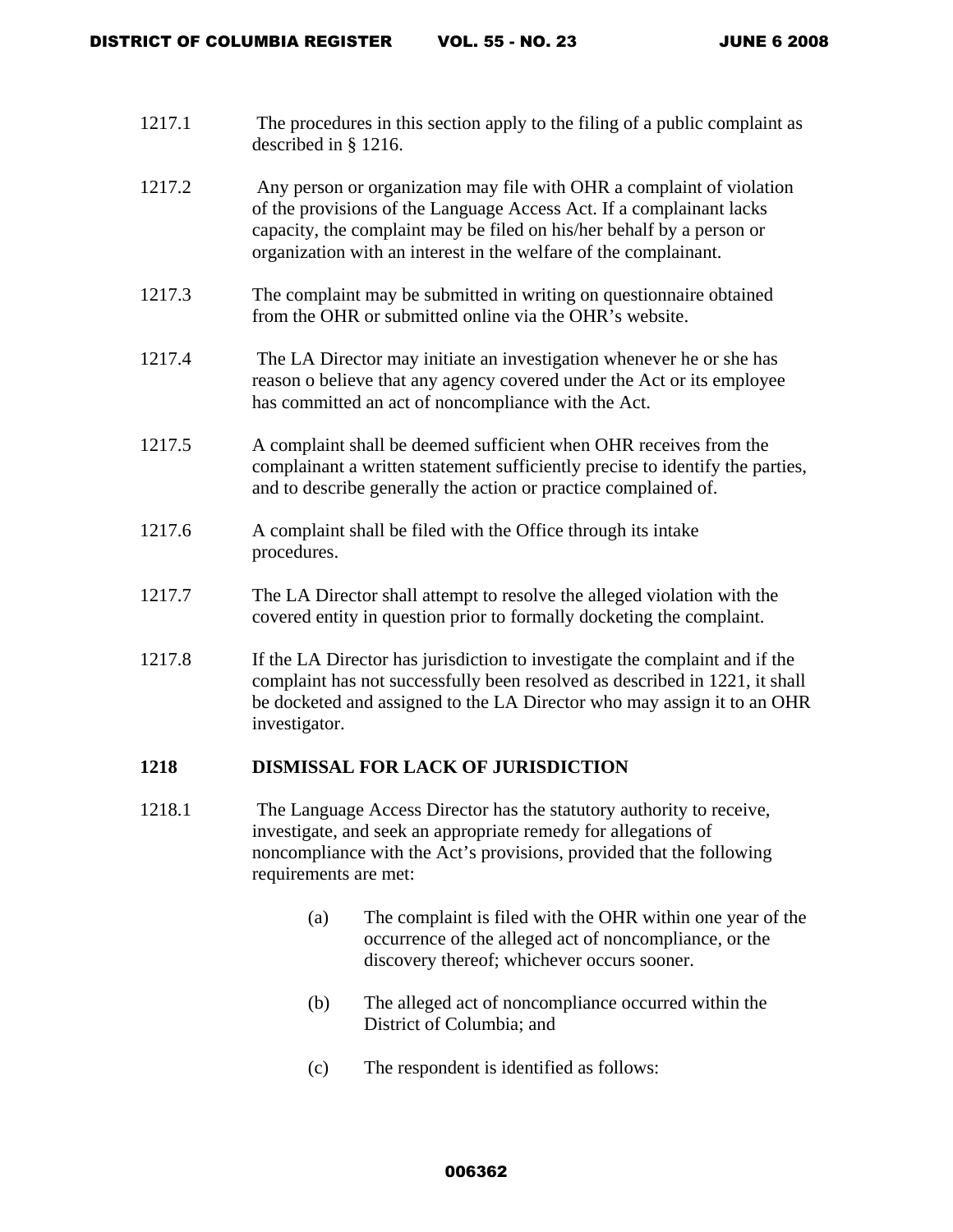- (1) A covered entity or a covered entity with major public contact; or
- (2) An organization, company, or service provider operating under a grant or contract with the District of Columbia or a covered entity pursuant to §§ 1205.2-1205.4. .
- 1218.2 If the LA Director determines, on the face of the complaint, that the complaint lacks jurisdiction, pursuant to Section 6(b)(2) of the Act or fails to state a noncompliance claim under the Act, an order dismissing the complaint shall be issued without an investigation two (72) business hours from the time of intake. No cases shall be docketed until this process is completed.

## **1219 ADMINISTRATIVE DISMISSALS**

- 1219.1 The LA Director shall dismiss a public complaint without prejudice if the complainant submits a written request to withdraw the complaint, or for the following administrative reasons:
	- (a) The complainant is absent and has failed to contact or cannot be contacted by the Office;
	- (b) The complainant fails to state a claim of noncompliance; or
	- (c) After preliminary investigation, the LA Director determines that he or she lacks jurisdiction over the matter pursuant to the Act.
- 1219.2 An Order dismissing a complaint for administrative reasons shall be in writing and served on the parties stating the reasons for dismissal.
- 1219.3 A complainant may request that a complaint previously closed for administrative reasons or voluntarily withdrawn be reopened, provided that the complainant submits a written request within thirty (30) days of receipt of the order dismissing the complaint and stating specifically the reasons why the complaint should be reopened.
- 1219.4 The LA Director, upon receipt of a request to reopen a complaint, may, within his or her discretion, reopen the case for good reasons or in the interest of justice, provided that no determination has previously been made on the merits of the claim.
- 1219.5 The decision of the LA Director to reopen a complaint shall be served on all parties to the complaint.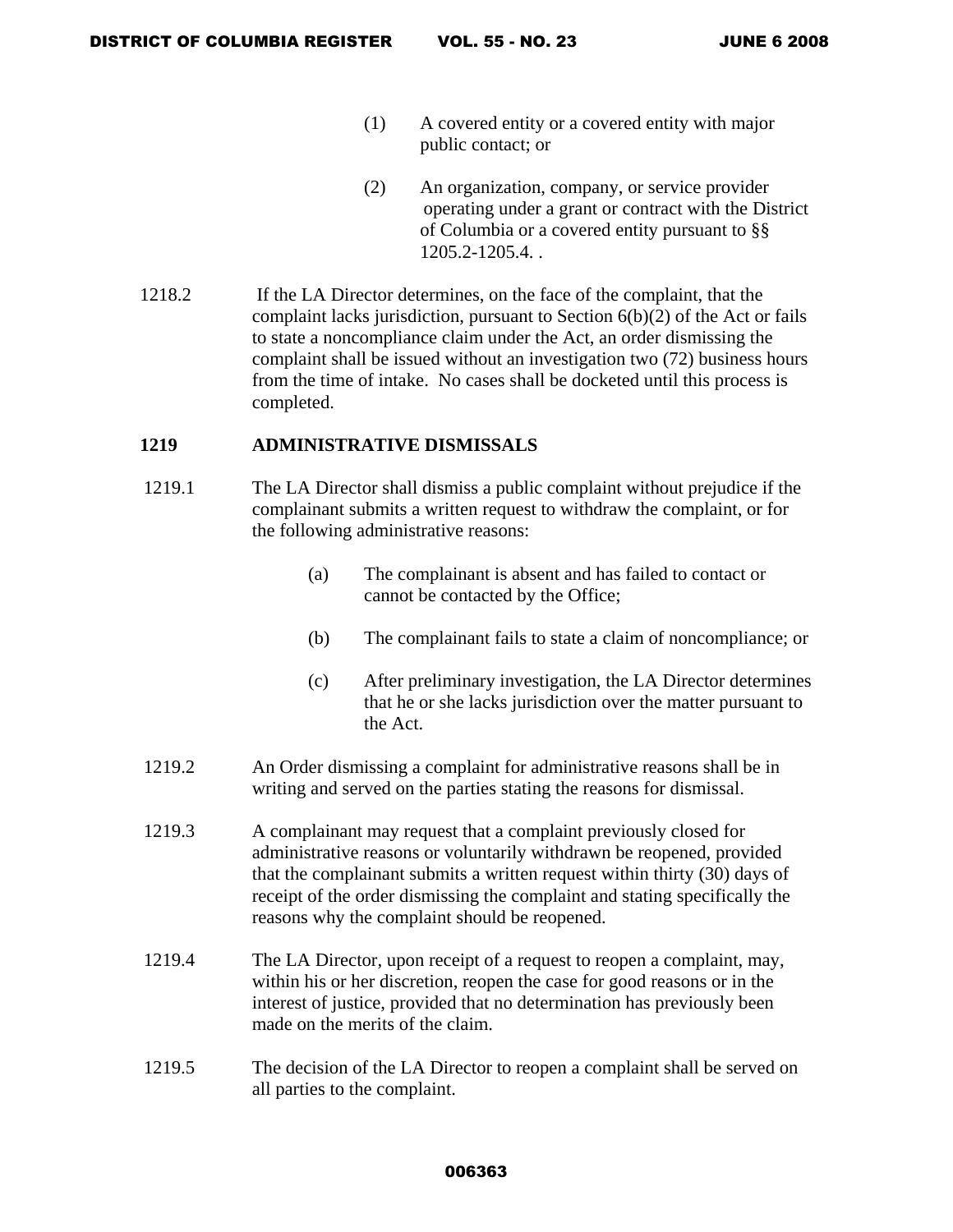### **1220 WITHDRAWAL OF COMPLAINTS**

1220.1 Complaints filed with the OHR under the provisions of the Act may be voluntarily withdrawn at the request of the complainant at any time prior to the completion of the LA Director's investigation and findings, except that the circumstances accompanying a withdrawal may be fully investigated by the LA Director.

# **1221 INVESTIGATION**

- 1221.1 When a public complaint is filed, the LA Director shall:
	- (a) Facilitate the resolution of the complaint. The cited covered entity shall evaluate the complaint and either resolve to provide immediate access to the required services or, if resolution is not possible, propose a solution that is acceptable to the complainant, the covered entity, and the LA Director within a reasonable period of time. If the complaint is not resolved within thirty (30) days, the LA Director shall process a formal complaint;
	- (b) When resolution is not possible, supervise and monitor the investigation of the complaint; and
	- (c) When the investigation is completed, issue written findings.
- 1221.2 If the alleged act(s) of noncompliance was committed by OHR, the complaint shall be brought before the OCA for investigation.
- 1221.3 Upon assignment and docketing of the case, the investigator shall serve (by certified mail) on the respondent a copy of the complaint.
- 1221.4 Under the direction of the LA Director, the investigation shall include, but not be limited to, site visits, interviews of witnesses, and inspection of respondent's records.
- 1221.5 After the receipt of all requested documents from the respondent, the investigator shall provide the complainant with an opportunity to rebut relevant information submitted by the respondent.
- 1221.6 After the completion of the investigation and legal review, the results shall be submitted to the LA Director.

# **1222 DETERMINATION**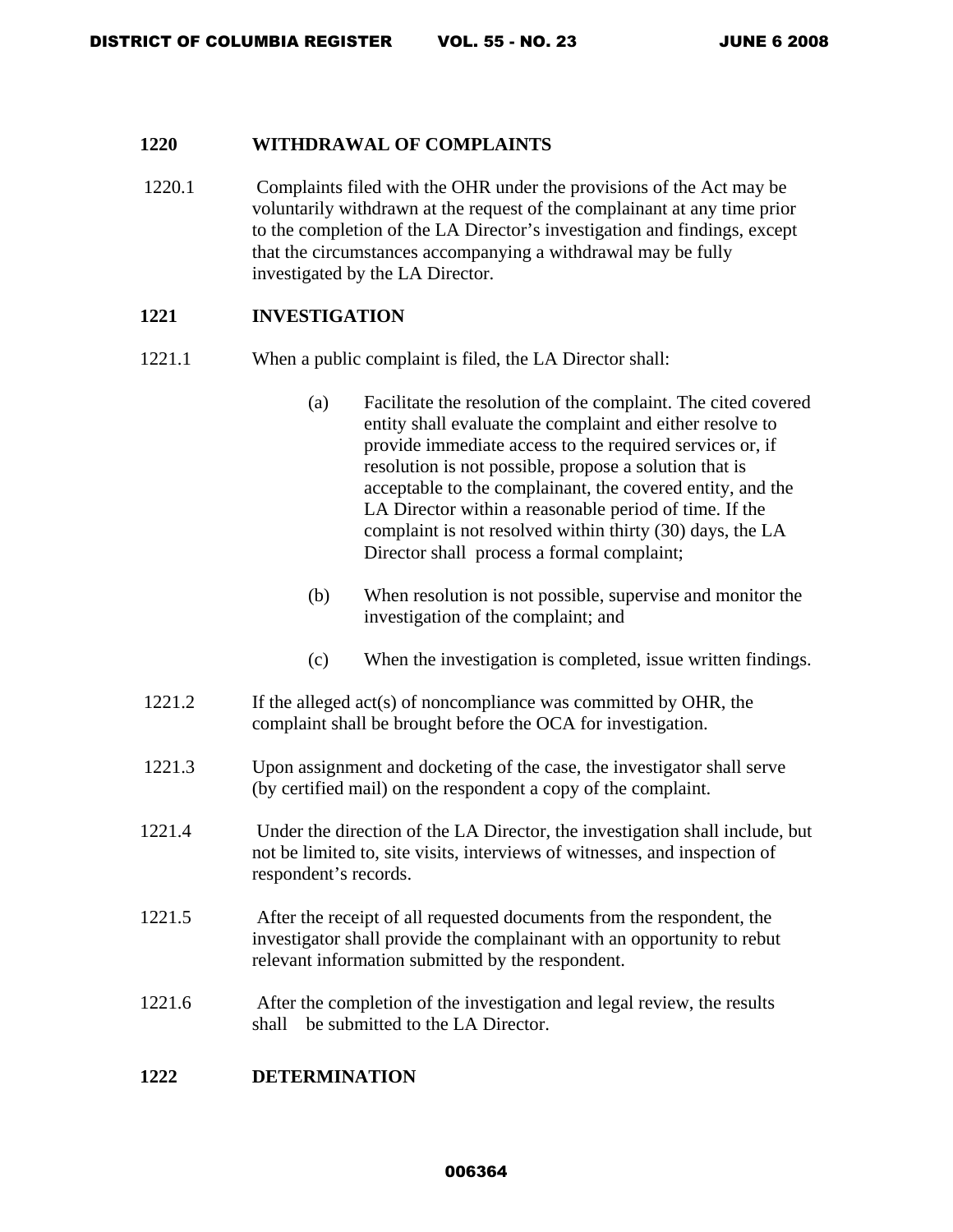- 1222.1 Upon receipt of a report and recommendation from the investigator and OHR's Legal Unit, the LA Director shall determine whether respondent is in compliance with the Act.
- 1222.2 The LA Director shall mail the written findings to both parties. All reports and findings shall be forwarded to the OCA.

# **1223 FINDINGS**

- 1223.1 If there is a finding of noncompliance with the Act,, the LA Director shall issue an Order containing terms and conditions to the respondent to provide the services in question within a reasonable timeframe to the complainant and other LEP/NEP individuals. If respondent does not provide the services required by the Order within the designated timeframe, respondent's actions will be reported to the OCA for further action.
- 1223.2 If the LA Director determines that no violation against the Act has taken place, a letter shall be issued to the Parties dismissing the complaint.

# **1224 RIGHTS AND RESPONSIBILITIES OF PARTIES**

- 1224.1 All parties are entitled to, and shall receive, a fair and impartial investigation by the LA Director.
- 1224.2 All parties have a duty to cooperate with and furnish OHR with the following:
	- (a) All documents, records, names of witnesses and any other necessary information needed to investigate the complaint; and
	- (b) Current contact information.
- 1224.3 Failure by both parties to perform any of the duties described in § 1226.2 may adversely affect the outcome of the case, up to and including dismissal.
- 1224.5 Respondent and the complainant shall comply with all requests from the LA Director or OHR during the investigation of the complaint. Noncompliance by the parties shall be reported to the OCA for further action.

# **1225 AUDITS**

1225.1 The OHR shall conduct audits on covered entities, as deemed necessary, to ascertain the level of compliance with the Act.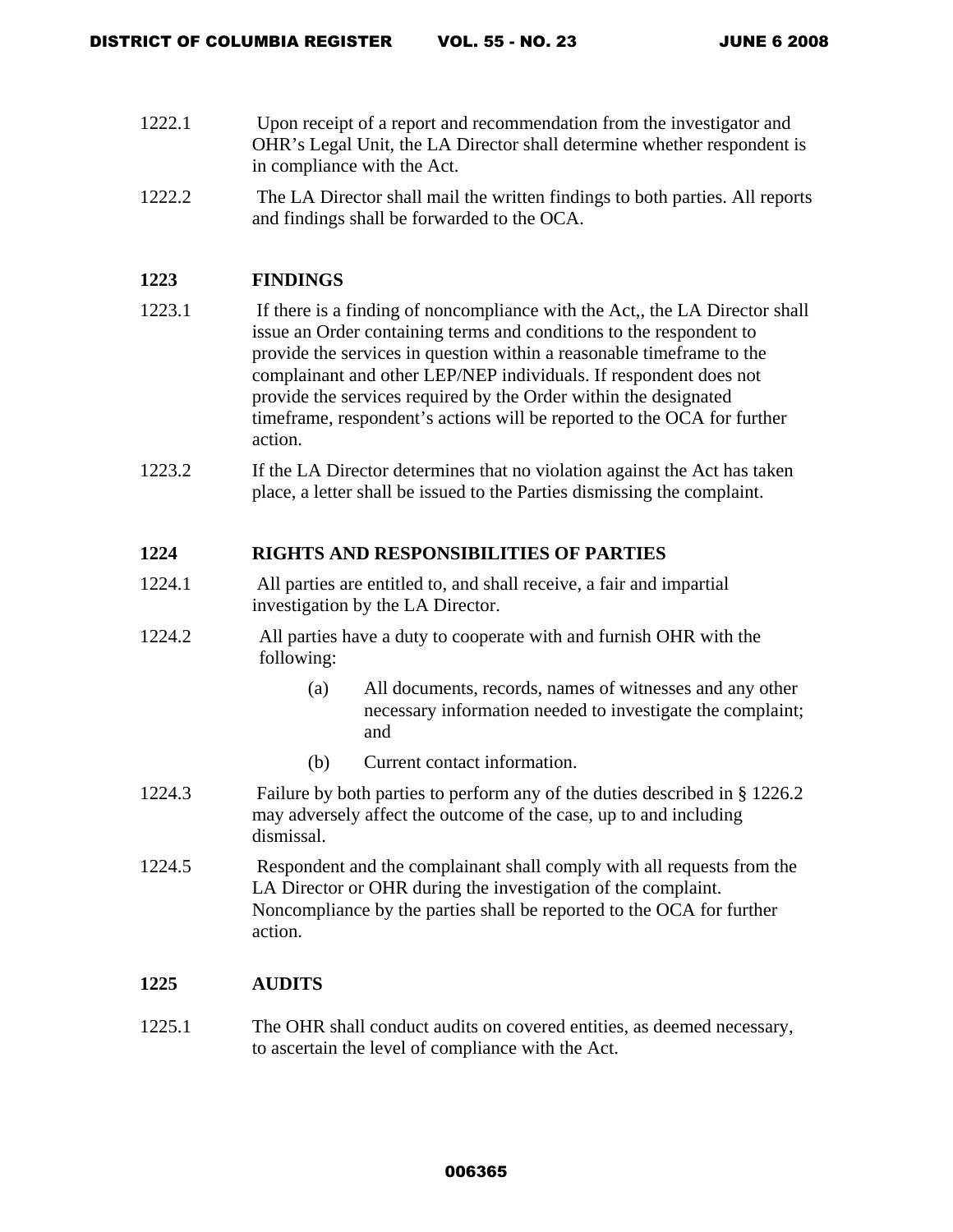- 1225.2 Upon the completion of an audit, results will be issued to the entity being audited, the LA Director and the OCA. Failure to meet audit standards may result in being reported in the OHR's annual compliance report.
- 1225.3 The LA Director shall investigate and make a determination in accordance with §§ 1221 though 1223 on any instance of noncompliance cited in the audit.

### **1226 DEFINITIONS**

1226.1 When used in this chapter, the following terms and phrases shall have the meanings ascribed:

> **Administrative Hearing** - a hearing before any governmental or administrative agency, or before an administrative law judge.

**Agency -**a designated District of Columbia entity which has specified functions and/or provides particular services to the public.

**Baseline Assessment -** a collection of data regarding specific characteristics of a covered entity as of the date the Language Access Act becomes effective for that entity.

**Biennial Language Access Plan (BLAP) -** a two-year mandatory compliance plan for each covered entity with major public contact that is to be revised and published in the D.C. Register biennially by the entity.

**Bilingual Employee-** an employee who is assessed and certified as "proficient" in both the English language and a language other than English by DCHR or the personnel authority of the entity in which he/she is employed should the entity not fall under DCHR's purview.

**Complainant –**an individual, group of individuals, or organization(s) who brings or files a public complaint alleging violations of the Language Access Act against an agency, generally titled the respondent.

**Consultative Agencies**-is as collective term used to refer to the Mayor's Offices on African Affairs, Asian Pacific Islander Affairs, and Latino Affairs. These agencies are referred to in the Act as government offices that conduct outreach to communities with LEP/NEP populations.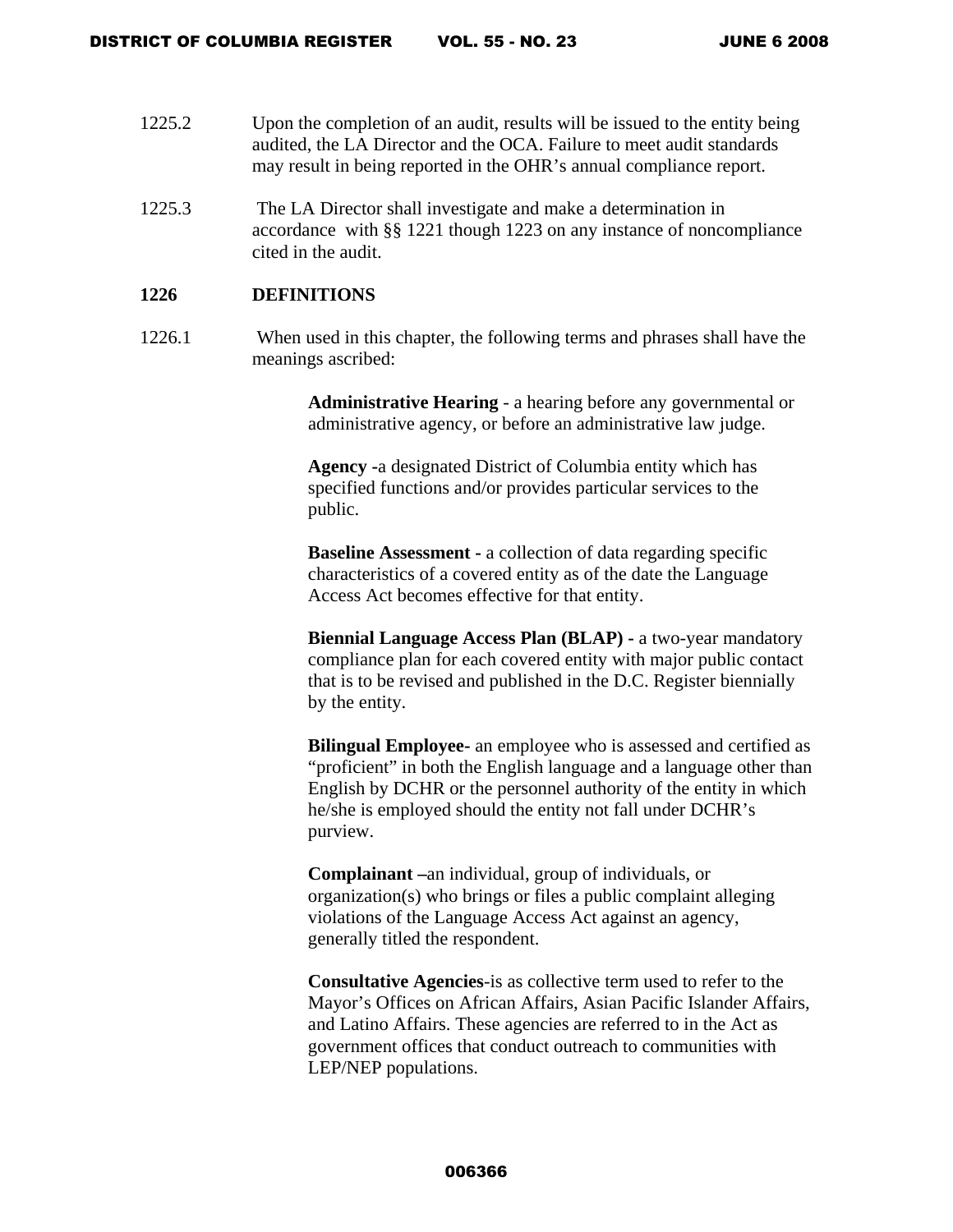**D.C. Language Access Coalition**- the established alliance of diverse community-based organizations in the District that work with the District government to foster and promote the civil rights of immigrant and LEP/NEP communities by advocating for meaningful language access within the District.

**Formal Complaint**-means a docketed public complaint that is being investigated for systemic language access noncompliance.

**Interpretation-** oral/verbal conversion of the meaning of a dialogue from one language to another language and vice versa. There are three (3) types of interpretation:

- Sight translation: an interpreter reads a document written in one language and translates it orally into another language.
- Consecutive interpretation: an interpreter translates a speaker's words orally after the foreign language speaker has stopped speaking.
- Simultaneous interpretation: an interpreter speaks simultaneously with the source language speaker.

**Limited English Proficient (LEP) -** means individuals who do not speak English as their primary language and who have a limited ability to read, speak, write, or understand English.

**Linguistic and Cultural Competency Training**- training that educates, informs, instructs or guides agency staff on how to provide readily available, culturally appropriate oral and written language services to LEP/NEP individuals through such means as bilingual/bicultural staff, trained interpreters, and qualified translators.

**Non-English Proficient (NEP) -** persons who cannot speak or understand the English language at any level.

**Oral Language Services-** the provision of oral information necessary to enable LEP/NEP individuals to access or participate in programs or services offered by a covered entity. The types of oral language services include:

Commercial Interpretation Services: Professional businesses that offer oral interpretation as part of their array of services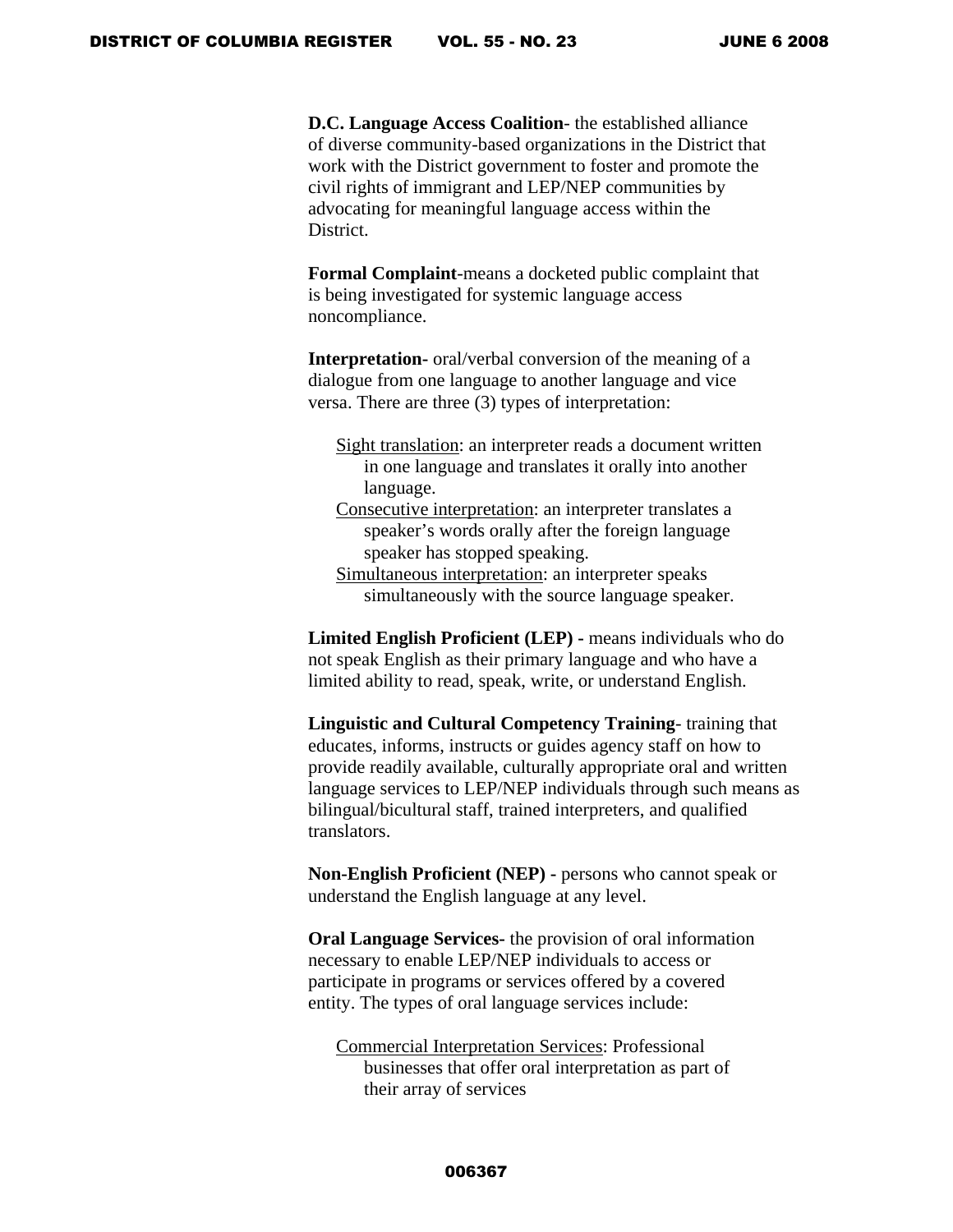Community Interpretation Services: Community interpreters are members of a given language community who serve as liaisons between monolingual speakers of their native language and English. Multilingual Telephonic Interpretation Services: An

- over-the-phone interpretation service that provides professionally trained and qualified interpreters in various languages.
- Staff Interpreter: An employee who has been trained and proven competence in interpretation. Certification, training, or assessments indicate the employee's proficiency as an interpreter.
- Bilingual employee.

**Party-** the individual, group of individuals, or organization(s) named in a public complaint charging noncompliance with the Language Access Act, and is generally the complainant or the respondent.

**Personnel Authority-**The District's Department of Human Resources or individual departments within covered entities with independent hiring authority responsible for human resource matters, including, but not limited to hiring, compensation and promotion.

 **Public Complaint** -an administrative complaint filed under the rules of procedure established by Section 6(b)(2) of the Act , the LA Director or OHR, and § 1217 of the Language Access Act municipal regulations, which is filed by a person or organization claiming lack of access to a covered entity(ies) services due to significant language barriers posed by the entity(ies) in violation of the Language Access Act.

**Public Contact Position -** position in a covered entity for which the primary responsibilities include greeting, meeting, serving or providing information or services to the public. These are positions that require personal contacts with the public, community and civic organizations, or any combination of these groups.

**Public Meeting-** a meeting scheduled by a covered entity and a LEP/NEP community to allow for input or feedback from community members on issues of interest relating to the Language Access Act and service(s) provided by the entity.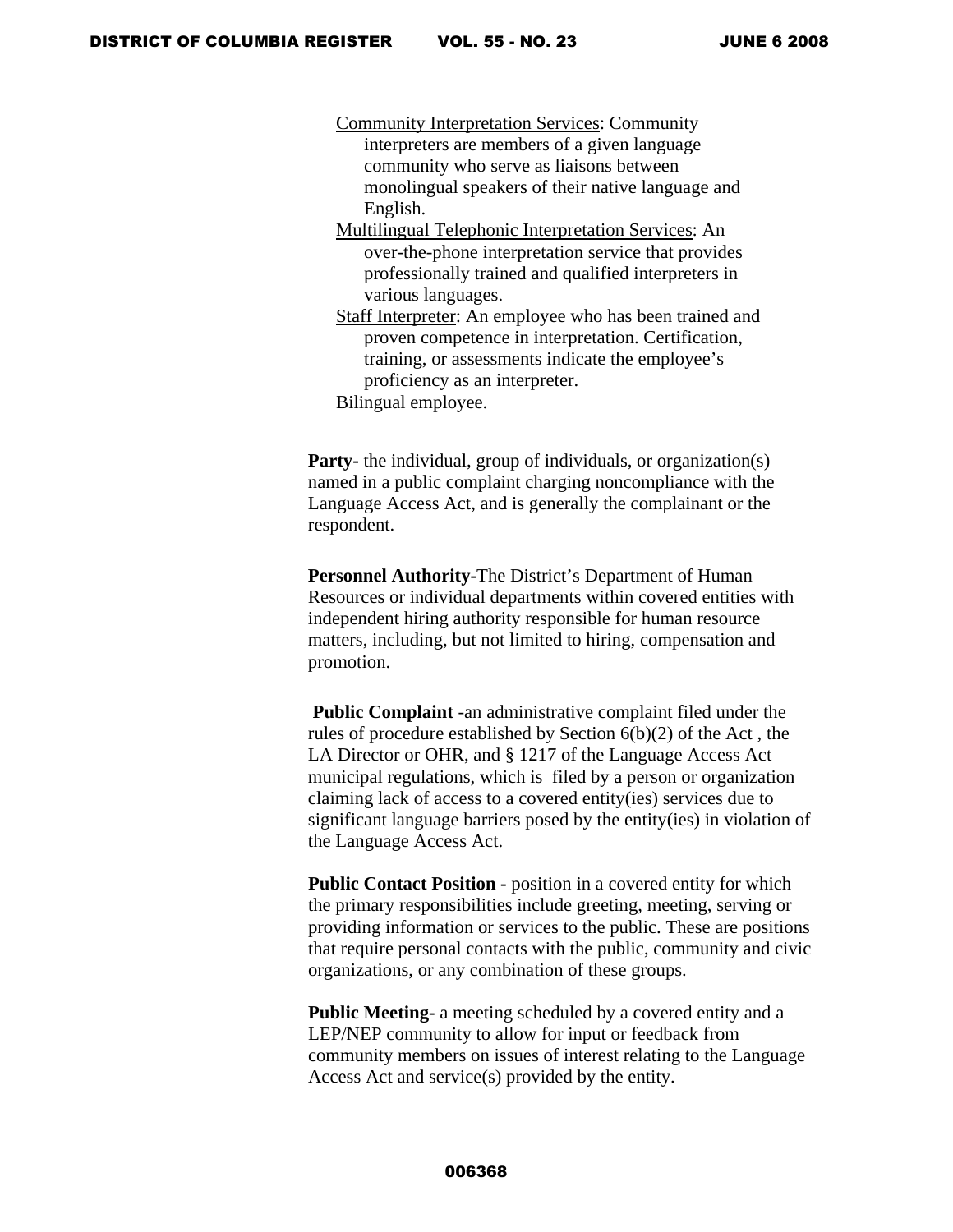**Respondent**-The respondent agency against whom the complainant files a public complaint charging noncompliance with the Language Access Act

**Translation-** the written conversion of texts in the source language into texts written in the target language, retaining the meaning and intent of the original source text and producing a culturally competent product. All translators providing translation services to the District must be certified and/or otherwise qualified.

**Vital documents** – applications and their instructions, notices, complaint forms, legal contracts, correspondence, and outreach materials published by a covered entity in a tangible format, including but not limited to those which inform individuals about their rights and responsibilities or eligibility requirements for benefits and participation, as well as documents that pertain to the health and safety of the public. The term "vital documents" shall include tax-related educational and outreach materials produced by the Office of Tax and Revenue, but shall not include tax forms and instructions.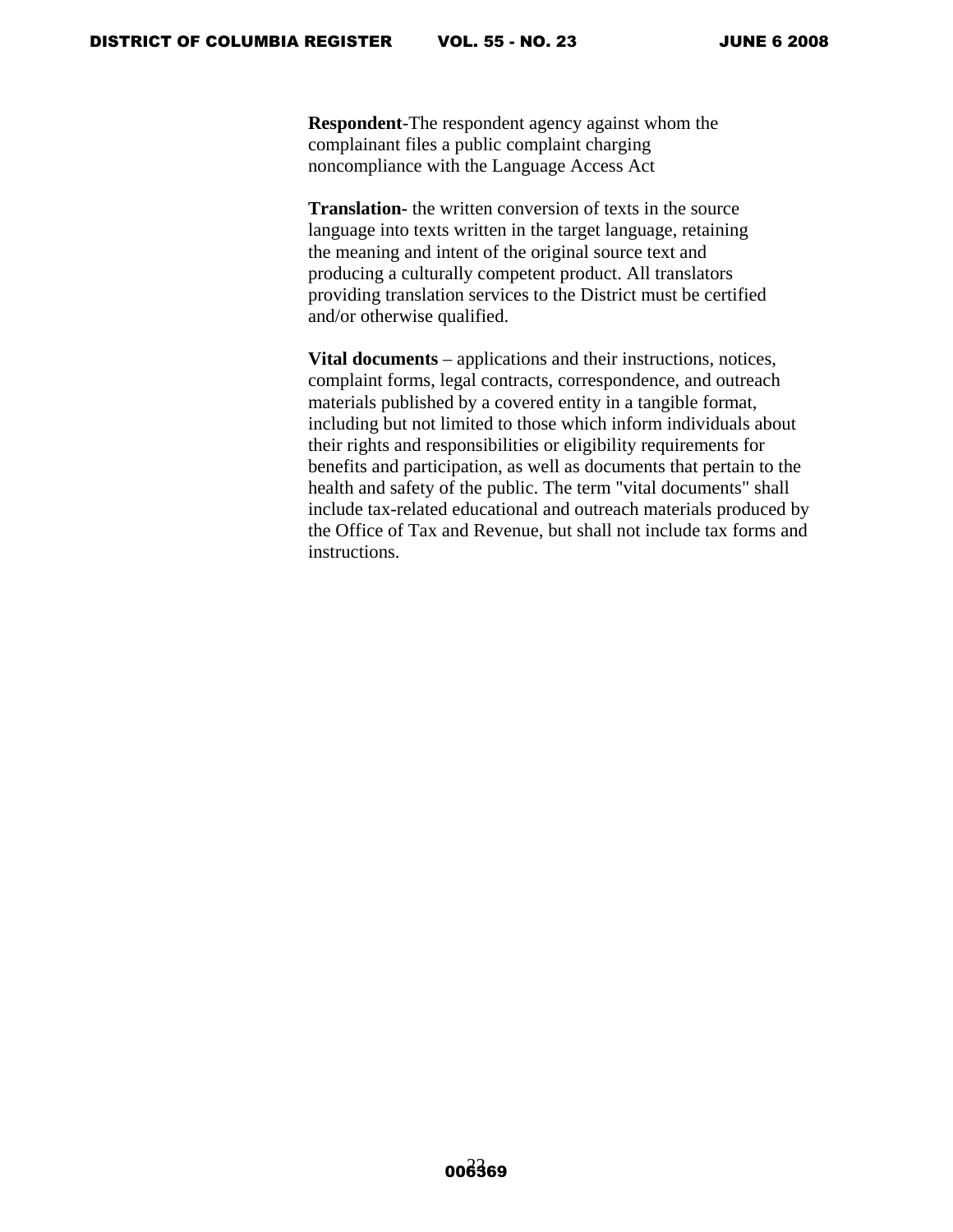# **THE DISTRICT OF COLUMBIA LOTTERY AND CHARITABLE GAMES CONTROL BOARD**

# **NOTICE OF FINAL RULEMAKING**

The Executive Director of the District of Columbia Lottery and Charitable Games Control Board, pursuant to the authority set forth in D.C. Official Code § 3-1306, District of Columbia Financial Responsibility and Management Assistance Authority Order issued September 21, 1996, and Office of the Chief Financial Officer Financial Management Control Order No. 96-22 issued November 18, 1996, hereby gives notice of the adoption of amendments to Chapter 5, 6 and 9 of Title 30 DCMR, "Lottery and Charitable Games" No substantive changes have been made to the text of the emergency and proposed rules published in the DC Register on March 7, 2008 at 55 DCR 2305. The final rules will be effective upon publication of this notice in the DC Register.

# **AMEND CHAPTER 5. "LOTTERY TICKET"**

Amend subsection 501.2 by substituting the following:

501.2 In addition to the persons identified in § 501.1, none of the following persons shall purchase a POWERBALL®, Hot Lotto<sup>TM</sup>, Sizzler ticket or win or be paid a POWERBALL<sup>®</sup>, Hot Lotto<sup>TM</sup> or Sizzler prize:

(a) A Multi-State Lottery Association ("MUSL") employee, officer, or director;

(b) A contractor or consultant under agreement with MUSL to review the MUSL audit and security procedures;

(c) An employee of an independent accounting firm under contract with MUSL to observe drawings or site operations and actually assigned to the MUSL account and all partners, shareholders, or owners in the office of the firm located at the MUSL draw site or in the District of Columbia; or

(d) A parent, stepparent, child, stepchild, spouse, or sibling of an individual described in §§ 501.2(a), (b) and (c).

Amend subsections 503.1 and 503.4 by substituting the following:

- 503.1 A ticket which is printed in error for the Lucky Numbers and DC-4 game(s) may be cancelled only on the date purchased and prior to the drawing break. The tickets shall be voided only by the issuing agent and the terminal that printed the ticket, and the player may request a refund or a replacement ticket. If for any reason the terminal that issued the ticket is inoperable prior to the drawing break, the player's sole recourse shall be a refund of the ticket price.
- 503.4 A ticket for POWERBALL<sup>®</sup>, KENO, Hot Lotto<sup>TM</sup>, Sizzler, DC Daily 6<sup>TM</sup>, Rolling Cash 5™, Quick Cash™, and HOT FIVE™ tickets shall not be voided or cancelled.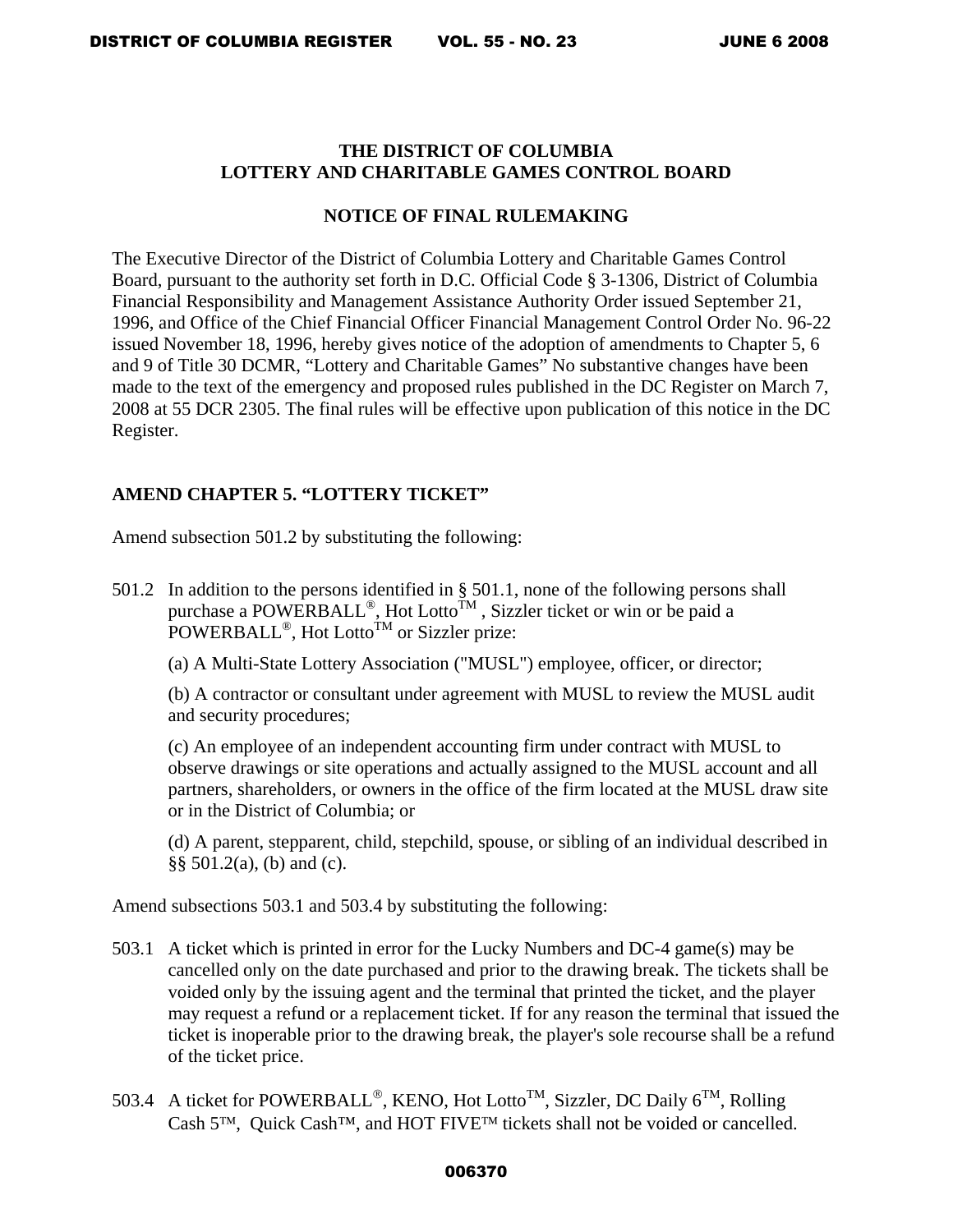# **AMEND CHAPTER 6. "CLAIMS AND PRIZE PAYMENTS"**

Amend subsection 605.1 by substituting the following:

605.1 In addition to the validation requirements of  $\S$  603, an on-line game ticket shall not be valid unless all of the following conditions are met:

(a) The ticket validation number shall be presented and shall correspond in its entirety, using the computer validation file, to the selected numbers printed on the ticket for the date printed on the ticket;

(b) For the POWERBALL®, Hot Lotto<sup>TM</sup>, Sizzler and Rolling Cash  $5^{TM}$  games, the player selected numbers on the ticket shall be in individual groups of prescribed numbers each associated with a single letter "A," "B," "C," "D," or "E";

(c) For the Quick Cash™ game, the player selected numbers on the ticket shall be in individual groups of prescribed numbers each associated with a single letter "A," "B," and "C." The requisite number and the associated letters constitute a single lettered game board play;

(d) For the DC Daily  $6^{TM}$  game, the player selected numbers on the ticket shall be in individual groups of prescribed numbers each associated with a single letter "A" and "B." The requisite number and the associated letters constitute a single lettered game board play;

(e) The ticket data shall have been recorded on the central computer system on magnetic tape or disk prior to the drawing, and the ticket data shall match this computer record in every respect;

(f) The player selected numbers, the validation number data and the drawing data of an apparent winning lottery ticket shall appear on the official file of winning tickets, and a ticket with that exact data shall not have been previously paid; and

(g) The Agency shall not pay tickets that cannot be processed for validation purposes by the terminal except as provided in § 503.7.

Amend subsection 611.1 by substituting the following:

611.1 Payment of any prize, including a POWERBALL<sup>®</sup>, Hot Lotto<sup>TM</sup>, Sizzler or a prize awarded pursuant to Chapter 10 of this title, shall discharge the District of Columbia, the Agency, the Multi-State Lottery Association, and their members, product groups, officers, employees, agents and attorneys, representatives, and contractors of all liability for payment of the prize.

# **AMEND CHAPTER 9, "DESCRIPTION OF ON-LINE GAMES"**

Amend Chapter 9 by adding a new section 945 to read as follows:

- 945 DESCRIPTION OF SIZZLER
- 945.1 The Agency may offer a game enhancement to the Hot Lotto Game that shall be known as Sizzler. Nothing in section 606374d 946 shall be construed to repeal,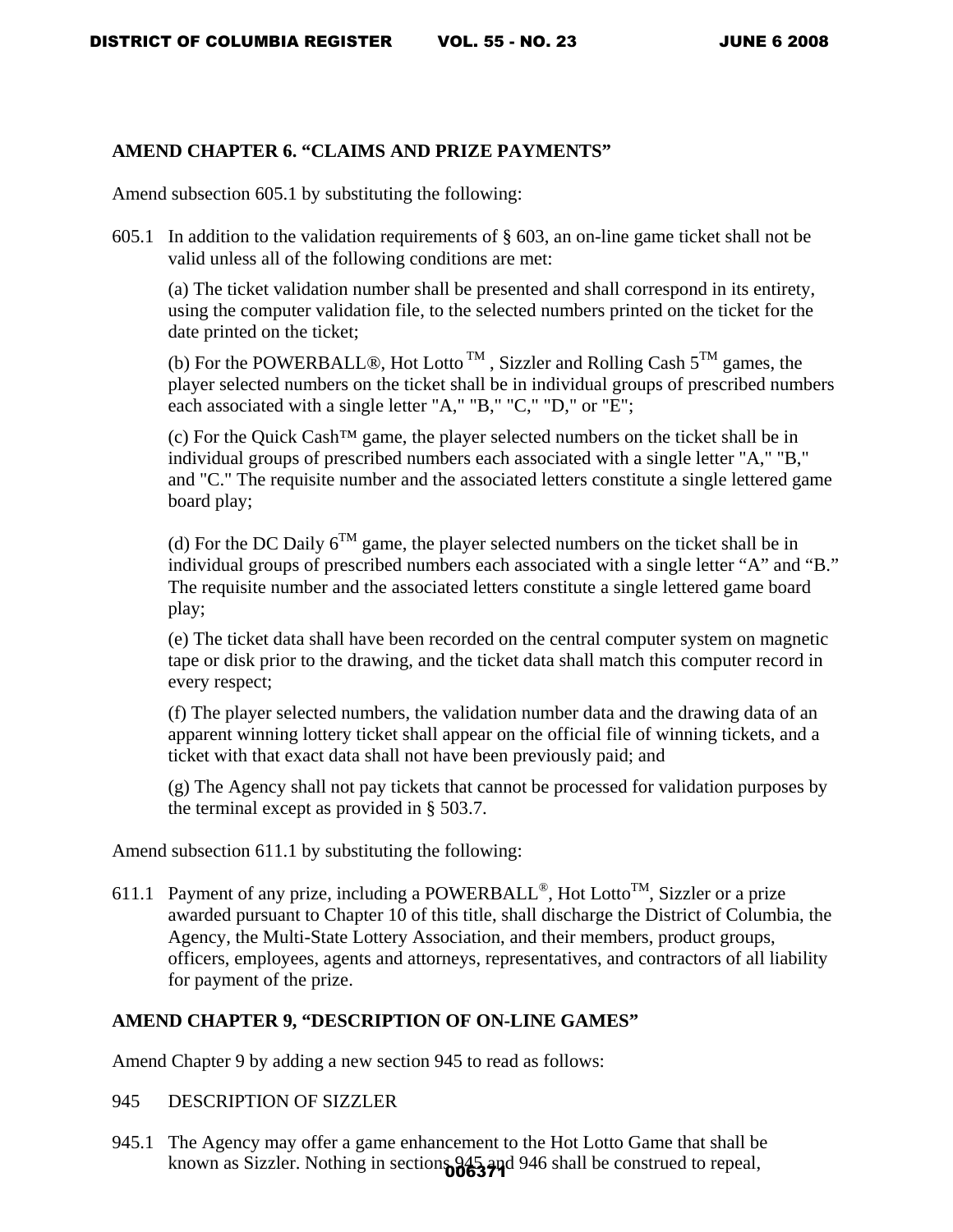amend or modify any provisions of this title concerning Hot Lotto except as provided herein.

- 945.2 A Hot Lotto Sizzler that wins one of the 8 regular set prizes, as set forth in Section 946 of this title shall be multiplied by 3. The Hot Lotto Grand Prize shall not be a set prize and shall not be multiplied.
- 945.3 A Hot Lotto player must complete the following steps to add Sizzler to a wager:
	- (a) Complete a Hot Lotto bet slip marking the Sizzler box on the bet slip; and
	- (b) Pay the total amount wagered for the Hot Lotto and Sizzler wager.
- 945.4 A Sizzler wager is an additional \$1.00 for every dollar wagered for Hot Lotto.
- 945.5 The Executive Director may change the Sizzler multiplier number for special promotions, for a specified period of time and made available to agents and the public in game instructions issued pursuant to Chapter 7 and 8 of this Title.

Amend Chapter 9 by adding a new section 946 to read as follows:

### **946 Sizzler Prize Chart and Probability**

946.1 Provided the prize pools are fully funded, pursuant to section 943.3 and 943.4 of this Title, the fixed prize payments for Sizzler based on a one dollar (\$1) bet are as follows:

| Match                                 | <b>Regular Prize Amount</b> | Sizzler 3X |
|---------------------------------------|-----------------------------|------------|
| 5 of first set and none of second set | \$10,000.00                 | \$30,000   |
| 4 of first set plus 1 of second set   | 500.00                      | \$1,500    |
| 4 of first set and none of second set | 50.00                       | \$150      |
| 3 of first set plus 1 of second set   | 50.00                       | \$150      |
| 3 of first set and none of second set | 4.00                        | \$12       |
| 2 of first set plus 1 of second set   | 4.00                        | \$12       |
| 1 of first set plus 1 of second set   | 3.00                        | \$9        |
| 0 of first set plus 1 of second set   | 2.00                        | \$6        |

946.2 The Hot Lotto Grand Prize is not subject to the Sizzler multiplier.

946.3 The following table sets forth the probability of winning and the probable distribution of winners in and among each prize category, based upon the total number of possible combinations in the Hot Lotto Sizzler game.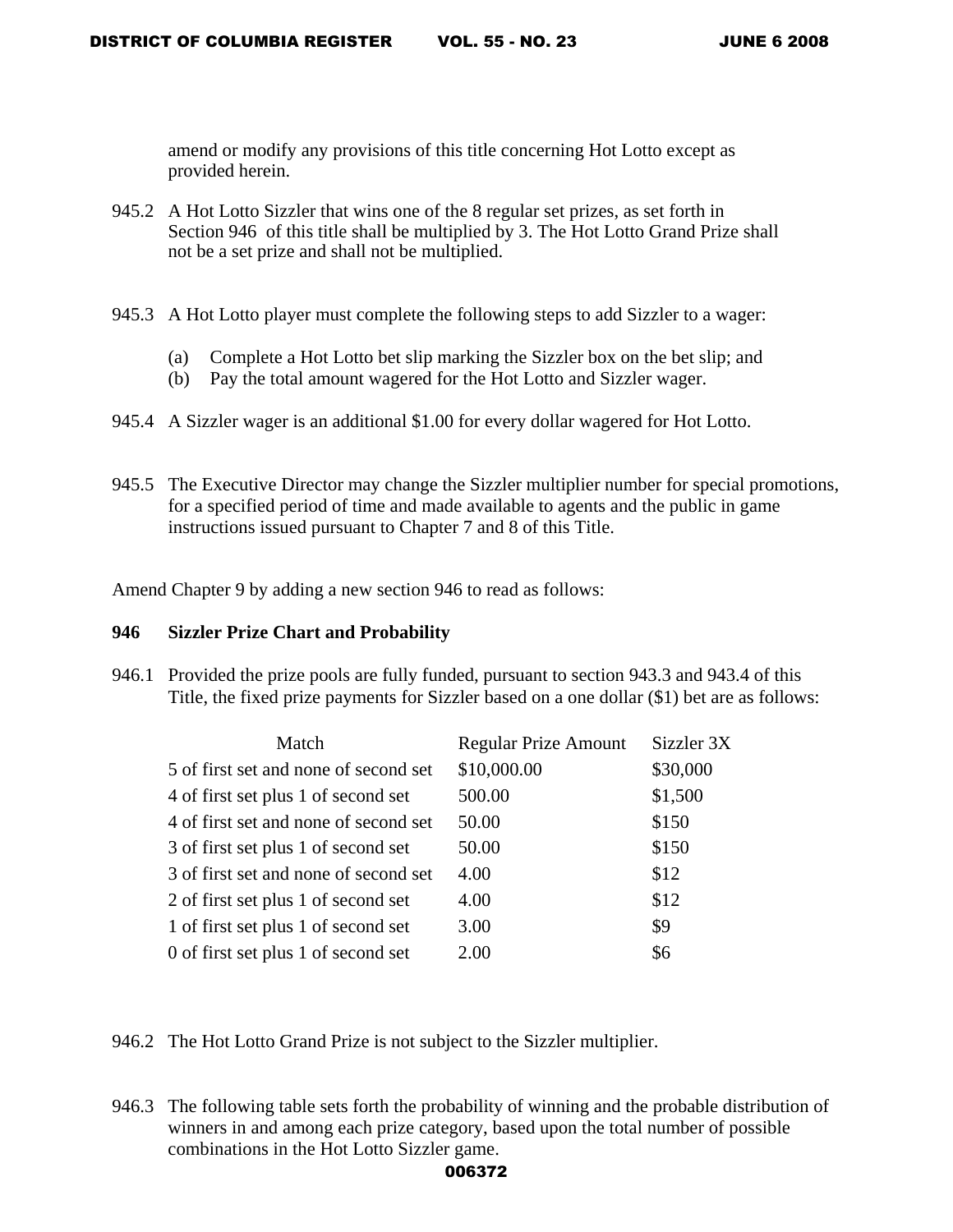| Match                                 | Probability | Sizzler<br>3X |
|---------------------------------------|-------------|---------------|
| 5 of first set and none of second set | 1: 607,744  | \$30,000      |
| 4 of first set plus 1 of second set   | 1: 64, 349  | \$1,500       |
| 4 of first set and none of second set | 1: 3,575    | \$150         |
| 3 of first set plus 1 of second set   | 1: 1,950    | \$150         |
| 3 of first set and none of second set | 1:108       | \$12          |
| 2 of first set plus 1 of second set   | 1:183       | \$12          |
| 1 of first set plus 1 of second set   | 1:47        | \$9           |
| 0 of first set plus 1 of second set   | 1:39        | \$6           |

Overall odds of winning: 1:16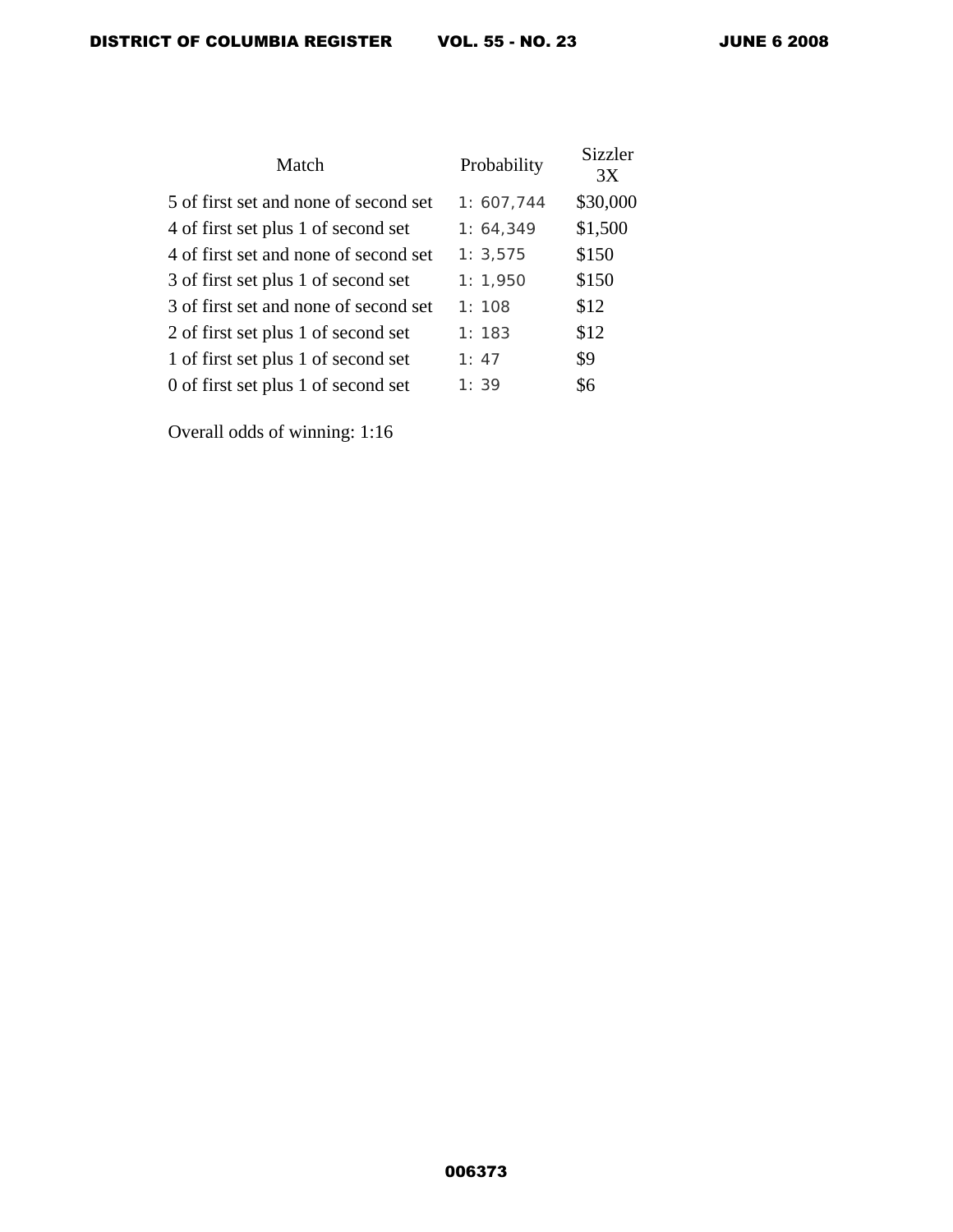## **PUBLIC SERVICE COMMISSION OF THE DISTRICT OF COLUMBIA 1333 H STREET, N.W., SUITE 200, WEST TOWER WASHINGTON, D.C. 20005**

### **NOTICE OF FINAL RULEMAKING**

## **TELEPHONE TARIFF 08-3, IN THE MATTER OF THE APPLICATION OF VERIZON WASHINGTON, DC INC. FOR AUTHORITY TO AMEND THE GENERAL SERVICES TARIFF, P.S.C.-D.C.-NO. 203**

1. The Public Service Commission of the District of Columbia ("Commission") hereby gives notice, pursuant to D.C. Official Code  $\S 2$ -505<sup>[1](#page-26-0)</sup> of its final rulemaking action, taken in Order No. 14820 (May 27, 2008), approving the tariff application of Verizon Washington, DC Inc. ("Verizon  $DC$ ")<sup>[2](#page-26-1)</sup> to amend the following tariff pages:

# **GENERAL SERVICES TARIFF, P.S.C.-D.C.-NO. 203 Section 31, Original Page 6.1 Original Page 8.1**

2. In its Application, Verizon DC seeks to introduce an additional discount option, the Voice Discount Plan, for Regional Essential and Regional Value bundled services.<sup>[3](#page-26-2)</sup> The Voice Discount Plan will allow qualifying residential customers subscribing to either Regional Essential or Regional Value bundled services to be eligible to receive a monthly credit.<sup>[4](#page-26-3)</sup> Although the tariff revisions are not classified under Price Cap Plan 2004, Verizon DC states that the Application is filed pursuant to, and fulfills the requirements of, the Plan. $5$ 

3. The Commission issued a Notice of Proposed Rulemaking ("NOPR"), which was published in the *D.C. Register* on March 21, 2008, inviting public comment on the proposed tariff amendment.<sup>[6](#page-26-5)</sup> No comments were filed. The Commission subsequently approved Verizon DC's Application in Order No. 14820, finding that the

<span id="page-26-2"></span>3 *See* Application at 1.

<span id="page-26-3"></span>4 *Id.* at 2-3.

<span id="page-26-4"></span>5 *See id. See also Formal Case No. 1005, In the Matter of Verizon Washington, DC Inc.'s Price Cap Plan 2004 for the Provision of Local Telecommunications Services in the District of Columbia*, Order No. 13370, rel. September 9, 2004. ("Price Cap Plan 2004" or "Plan").

<span id="page-26-5"></span>6 55 *D.C. Reg*. 2942-2943 (2008).

<span id="page-26-0"></span> $\frac{1}{1}$ D.C. Official Code § 2-505 (2001 Ed.).

<span id="page-26-1"></span><sup>2</sup> *Telephone Tariff 08-1, In the Matter of the Application of Verizon Washington, DC Inc. for Authority to Amend the General Services Tariff, P.S.C.-D.C.-No. 203*, Letter from J. Henry Ambrose, Verizon DC Vice President for State Public Policy to Dorothy Wideman, Commission Secretary (February 22, 2008) ("Application").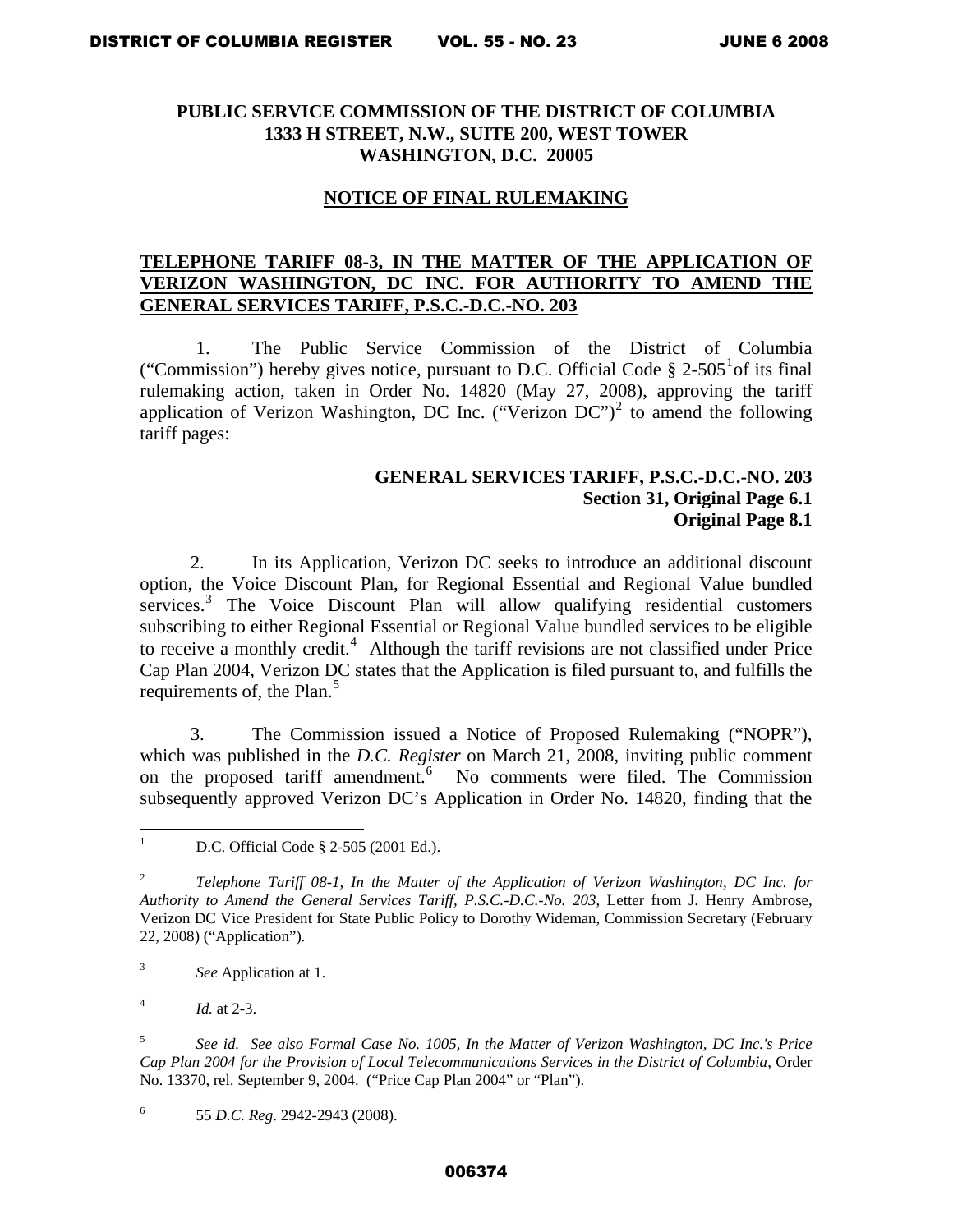tariff revisions were consistent with the requirements of Section 3(a) of Price Cap Plan 2004. The tariff revisions will become effective upon publication of this Notice of Final Rulemaking in the *D.C. Register*.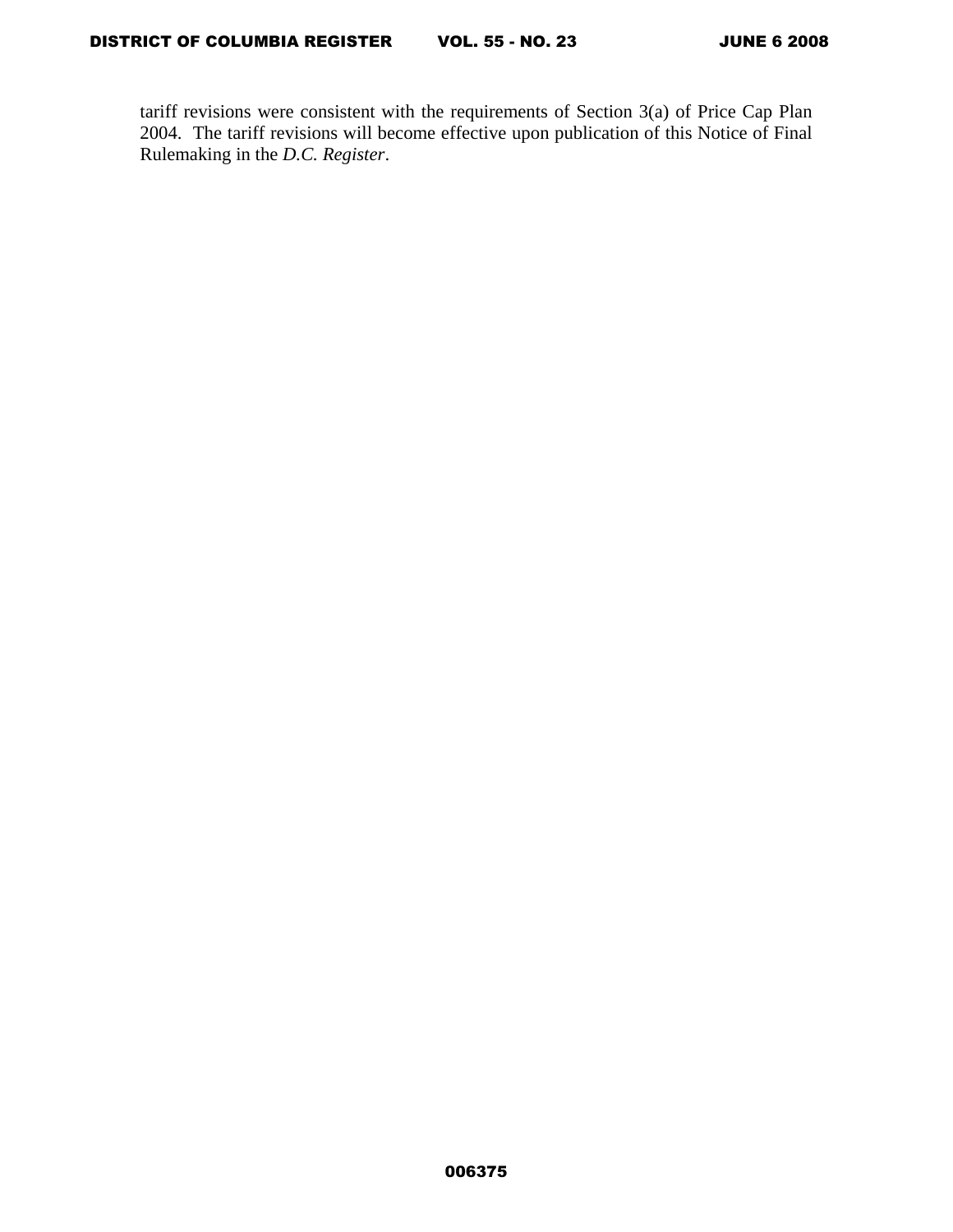### DISTRICT OF COLUMBIA DEPARTMENT OF TRANSPORTATION

# NOTICE OF FINAL RULEMAKING

### DOCKET NO. 08-07-IPMA

The Director of the Department of Transportation hereby gives notice of the adoption of amendments to Title 18, "Vehicle and Traffic Regulations," Chapter 40, "Traffic Signs And Restrictions At Specific Locations." The amendments establish a "No Standing or Parking, 7AM-9:30AM; 4P.M.-6:30P.M., Monday-Friday" restriction on the west side of the 3300 block of  $14^{th}$  Street N.W.; replace the 2- and 3-hour meters with  $\frac{1}{2}$ -hour or 1hour meters; establish a taxicab stand in the first layby south of Park Road N.W. on the west side of the 3100 block of  $14<sup>th</sup>$  Street N.W.; and establish a "No Parking Entrance" restriction in the second layby on the west side of the 3100 block of  $14<sup>th</sup>$  Street N.W.

Emergency and proposed rules were published in the D.C. Register on March 21, 2008, at 55 DCR 2986, and became effective immediately on that date. These rules become effective upon publication in the D.C. Register.

A. Title 18 DCMR, Section 4019, **PARKING RESTRICTIONS**, Subsection 4019.13, (a) Northwest Section, is amended by adding the following to the list of locations where parking is to be limited as specified:

 $14<sup>th</sup>$  Street N.W.

 From Park Road to Irving Street, first layby north of Irving Street on the west side, "No Parking Entrance."

B. Title 18 DCMR, Section 4023, **PARKING METER ZONES**, Subsection 4023.2, (a) Northwest Section, is amended by adding the following to the list of locations where parking is to be limited as specified:

 $14<sup>th</sup>$  Street N.W.

From Harvard Street to Columbia Road, on the east side, "One Hour Parking, 7:00a.m.-8:30p.m., Monday-Saturday."

From Harvard Street to Columbia Road, on the west side, "One Hour Parking, 7:00a.m.-8:30p.m., Monday-Saturday."

From Irving Street to Columbia Road, on the west side, "30-Minute Parking, 7:00a.m.-8:30p.m., Monday-Saturday."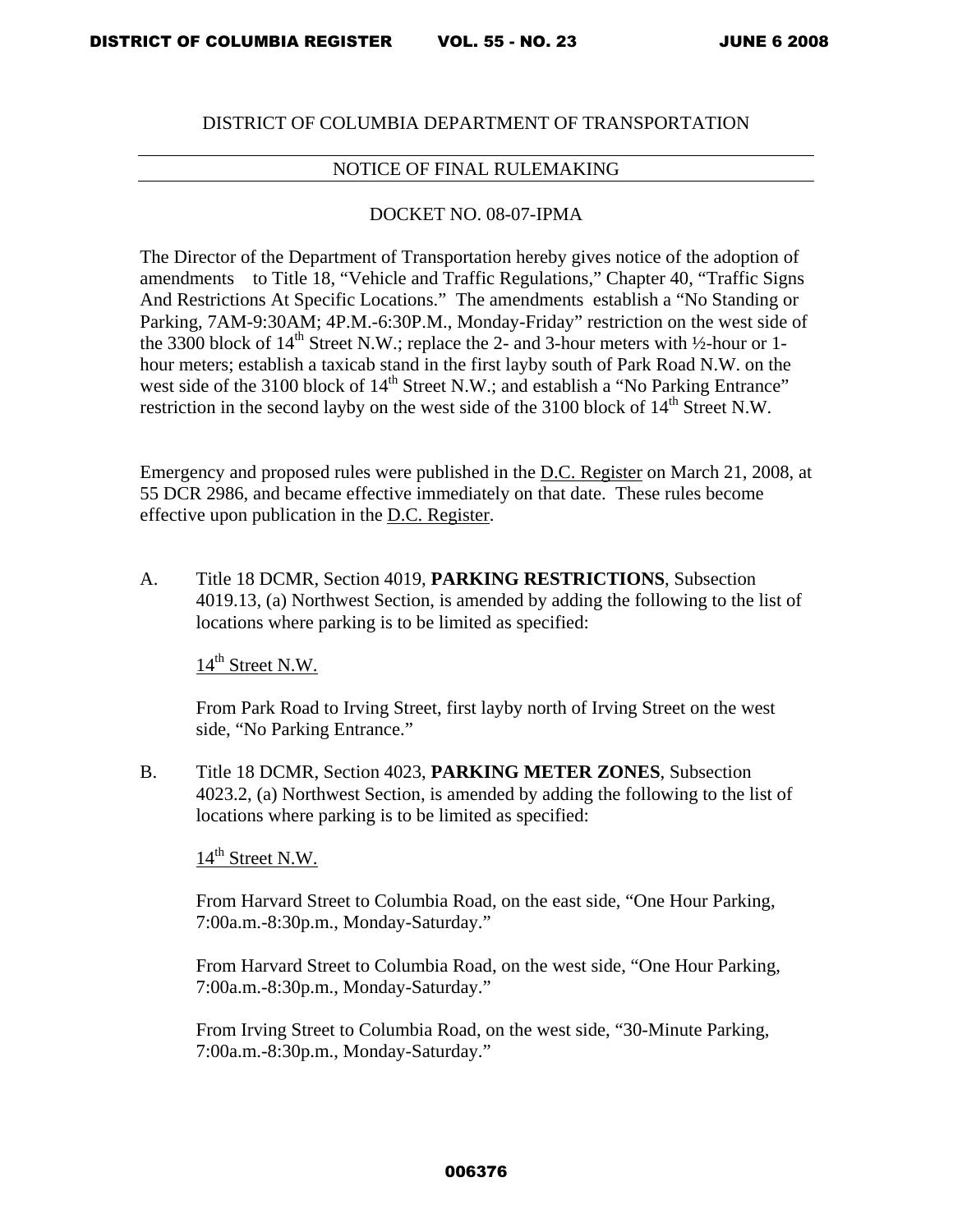From Irving Street to Kenyon Street, on the east side, "30-minute Parking, 7:00a.m.-8:30p.m., Monday-Saturday."

From Park Road to Irving Street, on the west side, "30-Minute Parking, 7:00a.m.- 8:30p.m., Monday-Saturday."

From Park Road to Monroe Street, on the east side, "One Hour Parking, 7:00a.m.- 8:30p.m., Monday-Saturday."

From Monroe Street to Park Road, on the west side, "One Hour Parking, 9:30a.m.-4:00p.m., Monday-Saturday."

C. Title 18 DCMR, Section 4023, **PARKING METER ZONES**, Subsection 4023.3, (a) Northwest Section, is amended by deleting the following:

 $14<sup>th</sup>$  Street, N.W.

From Harvard Street to Columbia Road, on the east side, "Two-Hour Parking, 7a.m.-6:30p.m., Monday-Friday"

From Irving Street to Columbia Road, on the west side, "Two-Hour Parking, 9:30a.m.-6:30p.m., Monday-Friday"

D. Title 18 DCMR, Section 4023, **PARKING METER ZONES**, Subsection 4023.4, (a) Northwest Section, is amended by deleting the following:

 $14<sup>th</sup>$  Street N.W.

From Park Road to Monroe Street, on the east side "Three-hour Parking, 9a.m.- 6:30p.m., Monday-Friday"

From Monroe Street to Park Road, on the west side, "Three-hour Parking, 9a.m.- 6:30p.m., Monday-Friday"

E. Title 18 DCRM, Section 4026, **TAXICAB STAND**, Subsection 4026.1, (a) Northwest Section, is amended by adding the following to the list of locations where parking is to be limited as specified:

14<sup>th</sup> Street N.W.

From Park Road to Irving Street, first layby south of Park Road on the west side, "No Parking Taxicab Stand."